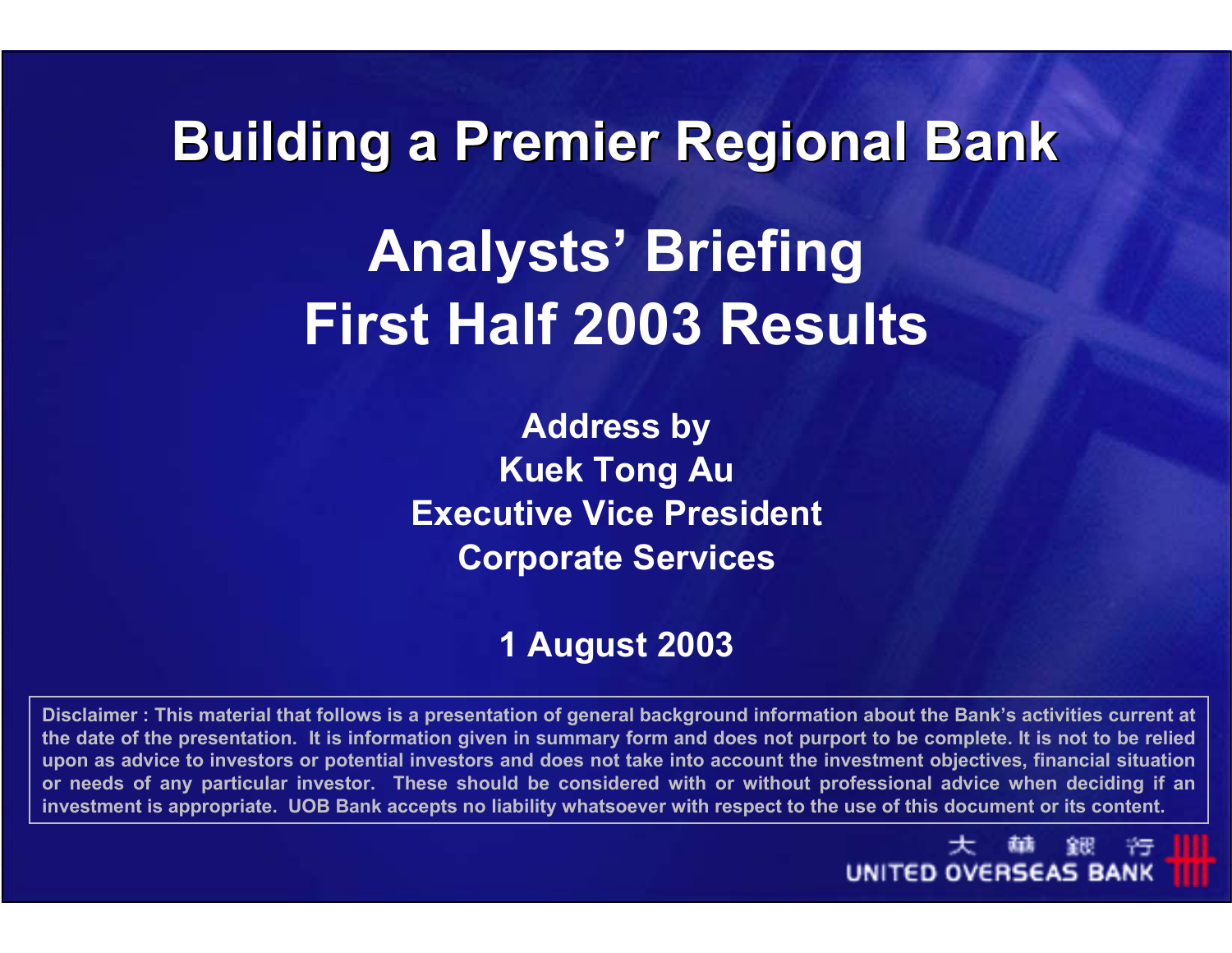#### **Panel Members**

- **Nr Samuel Poon SEVP, Institutional & Individual Financial Services**
- $\Box$ **Mr Terence Ong SEVP, Global Treasury / Asset Management**
- $\blacksquare$ **Mr Kuek Tong Au EVP, Corporate Services**
- $\Box$ **Ms Sim Puay Suang EVP, Personal Financial Services**
- **Nr David Loh EVP, Risk Management & Compliance**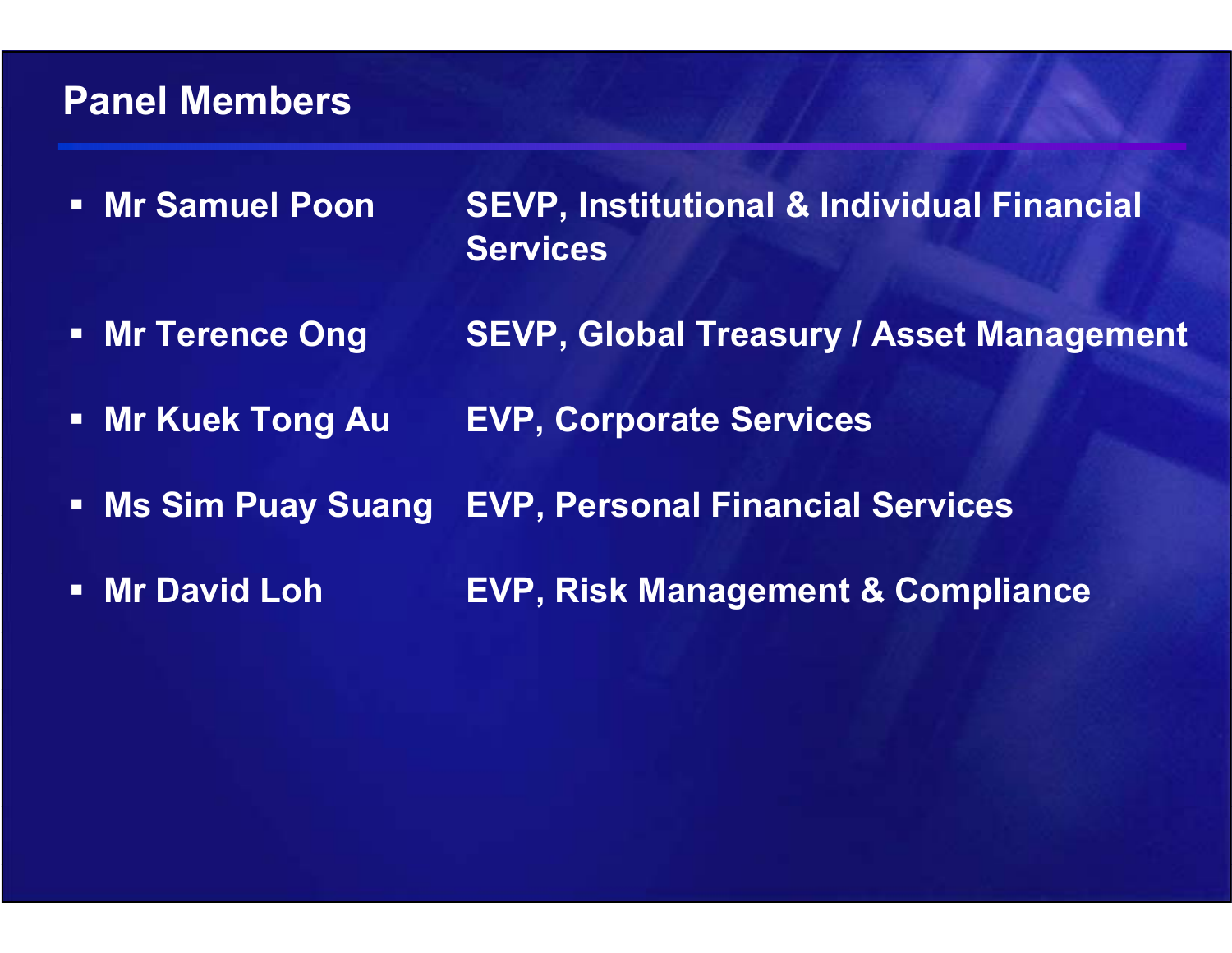

#### **1H03 Operations Review 1H03 Operations Review**

#### **Financial Highlights Financial Highlights**

#### **Moving Forward Moving Forward**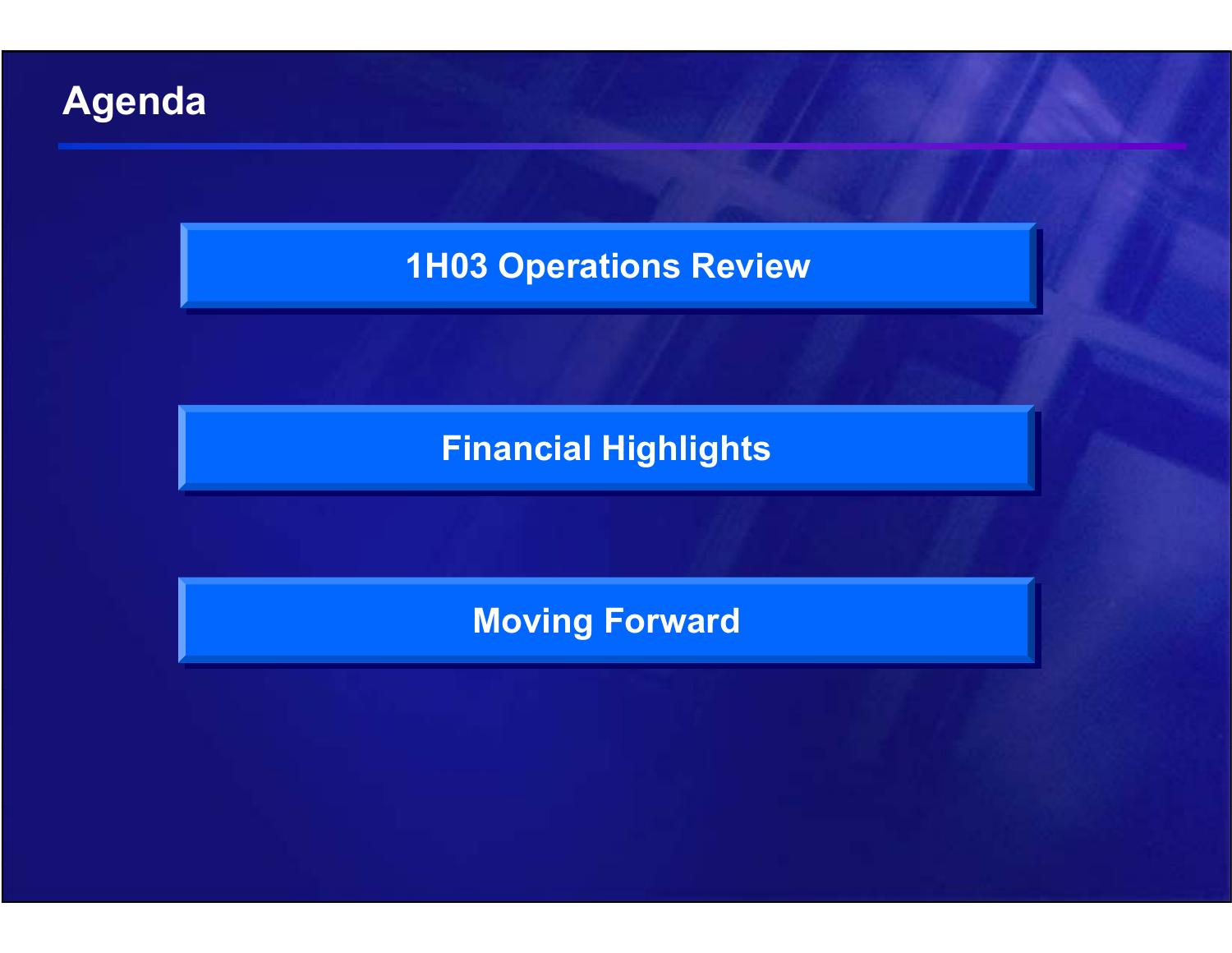#### **Creditable 1H03 Operating Profit despite Challenging Environment**

**Operating profit (before goodwill amortisation & provisions) grew 9.7% on the back of :**

- $\blacksquare$ **Uncertainties from Iraq war and SARS outbreak**
- $\blacksquare$ **Low interest rate environment**
- $\blacksquare$  **Continued downward pressure on loan margin in light of intense competition**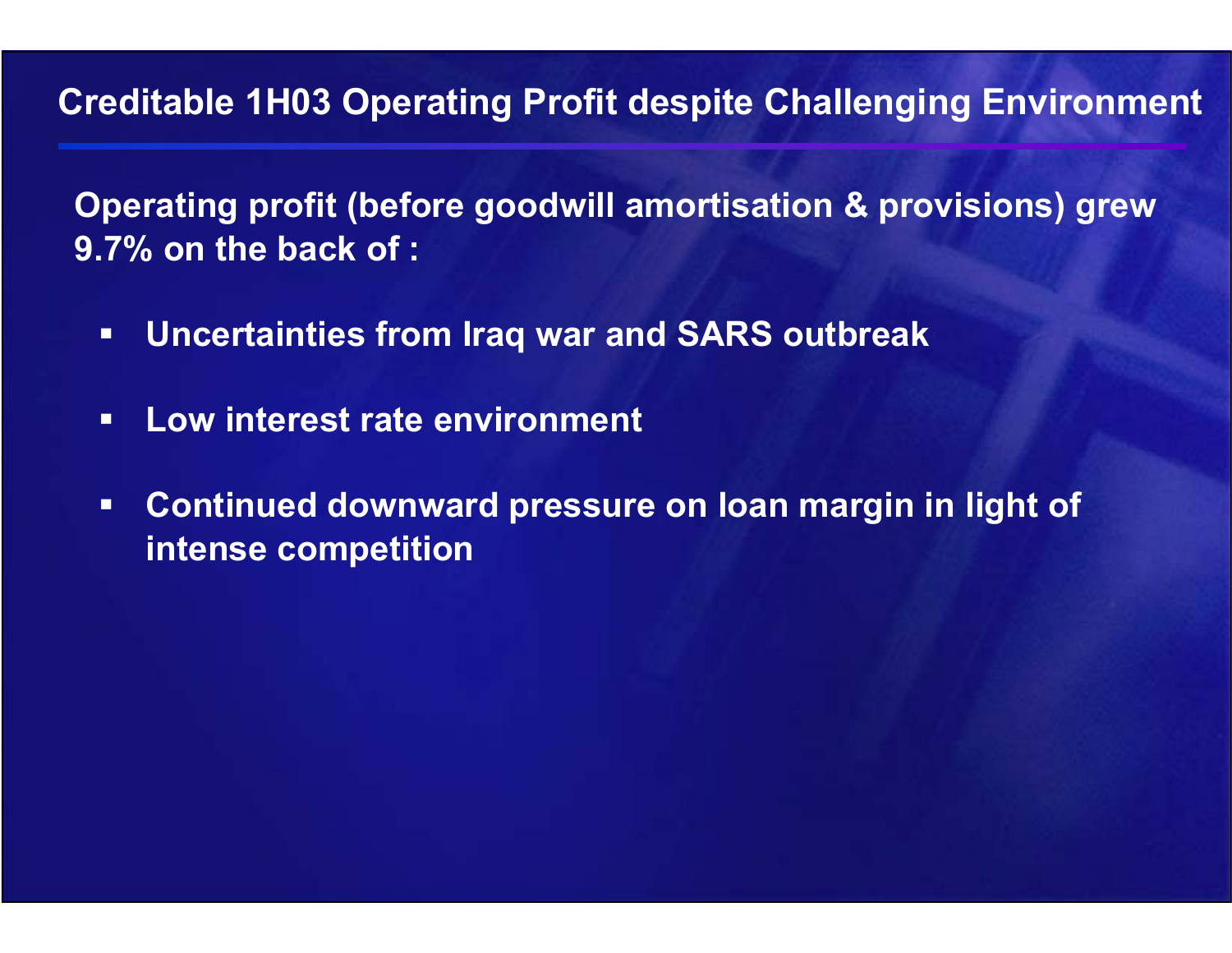#### **Seizing Pockets of Opportunities**

- $\Box$  **Tap current favorable interest rate environment to lock in lowcost funds** 
	- •**Issued US\$1 billion 4.50% Subordinated Notes due 2013**
- **Making inroads in China** 
	- **Set up fund management company to pave way for growth in fund management franchise**
- **Enhance CDO capability**
	- **Launched 3rd synthetic CDO, increasing UOBAM's total asset under management to US\$10.5 billion**
- **Entrench relationship in target mass affluent segment**
	- • **Offered groundbreaking FirstZero Home Loan to bring in higher value customers that provide better cross-selling opportunities**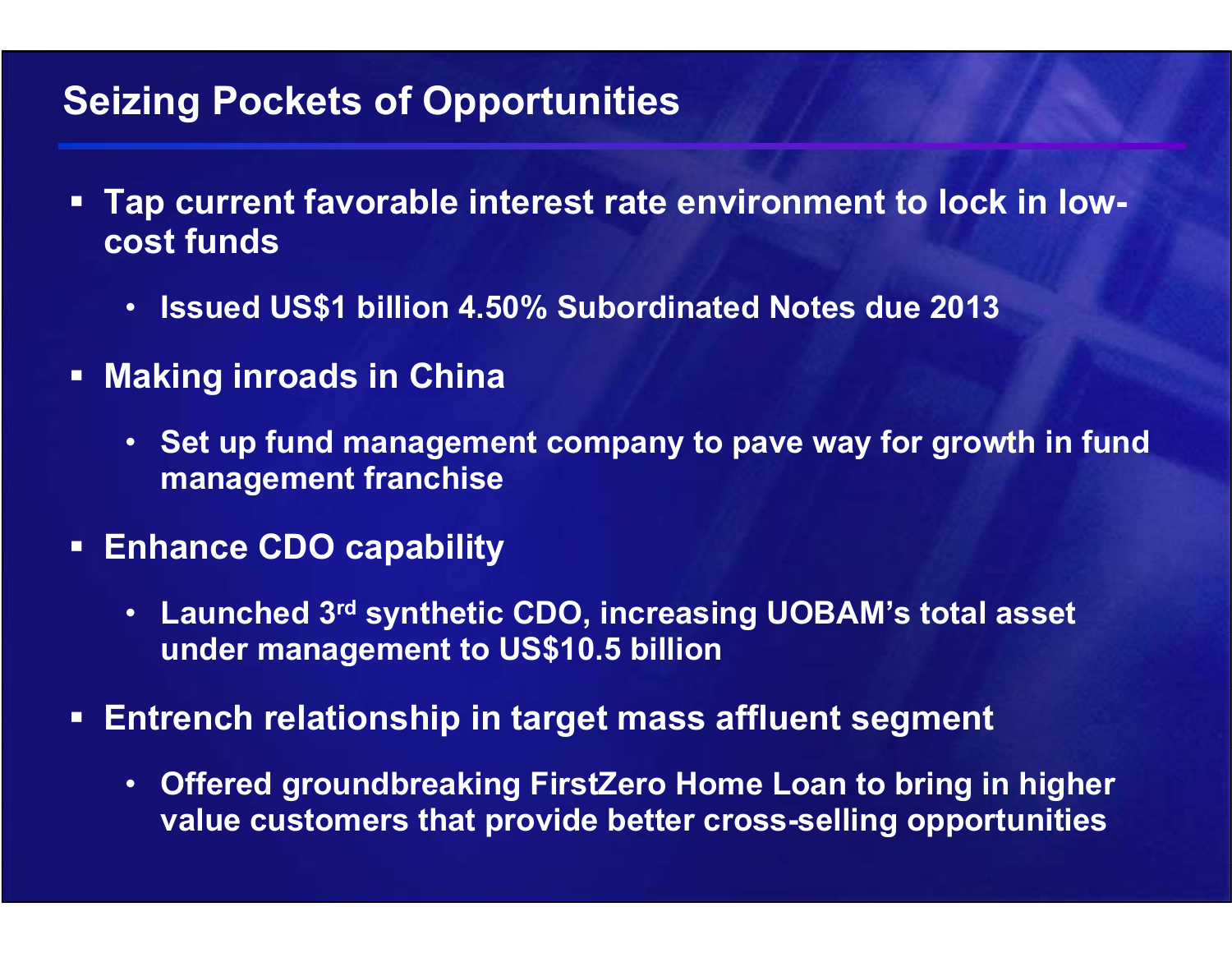#### **Regional Updates**

- $\blacksquare$  **UOB Malaysia remains a key contributor, accounting for about 13% of Group profits**
- **UOB Radanasin benefited from pick-up in economic activities in Thailand and has turned in profits of THB 112 million (S\$4.7 million)**
- $\blacksquare$  **UOB Indonesia continues to be profitable and is in good position to ride on the more stable economic and political environment**
- $\blacksquare$  **UOB Philippines seeing reduced losses from streamlining and consolidation**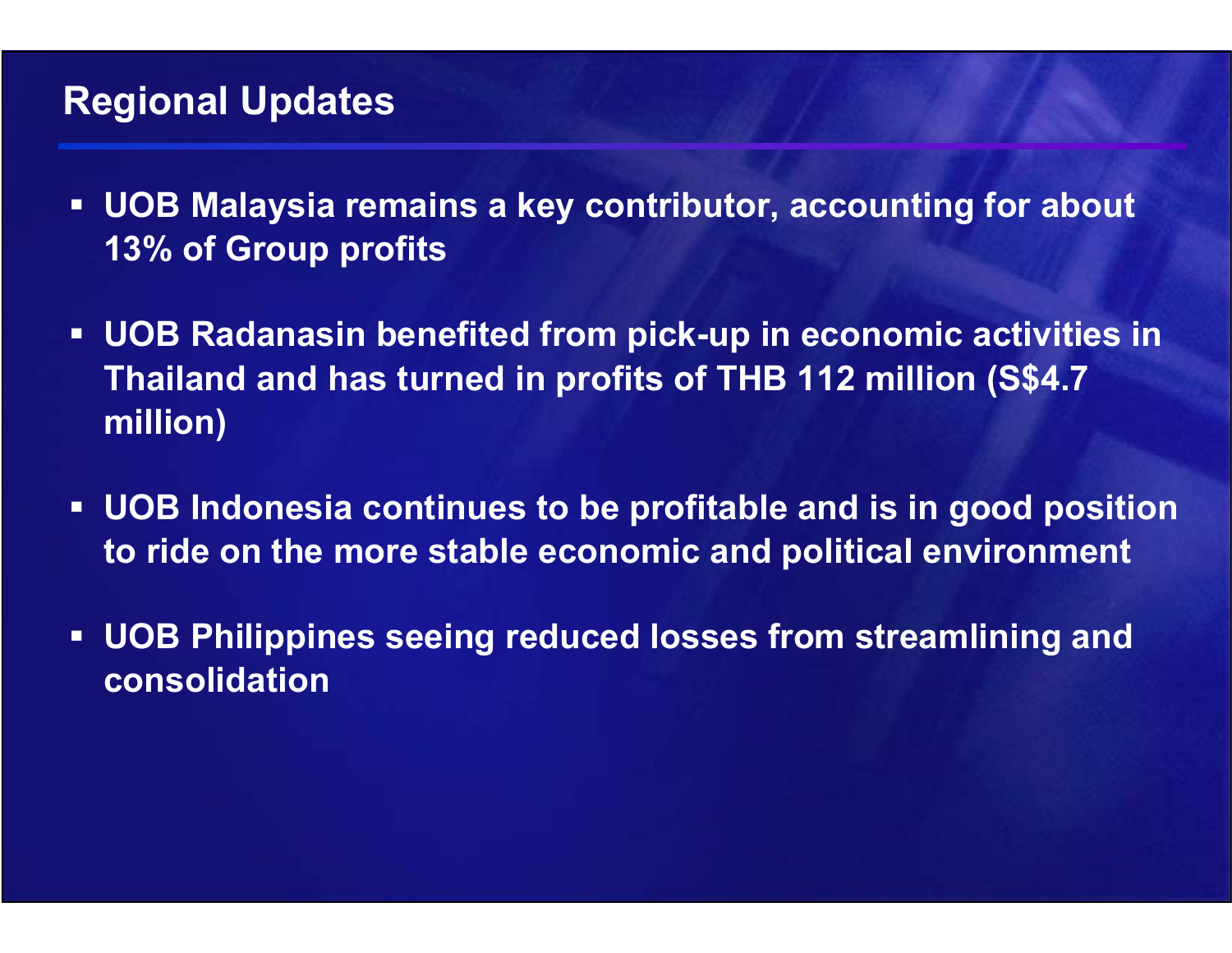#### **Quarter-on-Quarter Profits Declined**

**Net Interest Income Non-Interest Income Total Income Less: Operating Expenses O peratin g Profit before Goodwill and Provisions Less: Goodwill Amortisation Provisions O peratin g Profit after Goodwill and Provisions Exceptional Item Share of Profit of Associates Profit before Tax & Minority Interests Less: Tax & Minority Interests Net Profit After Tax** 

| <b>2Q03</b><br>\$m | <b>1Q03</b><br>\$m | ln c /<br>(Dec)<br>℅ | <b>2Q02</b><br>\$m | Inc/<br>(Dec)<br>℅ |
|--------------------|--------------------|----------------------|--------------------|--------------------|
| 532                | 535                | (0.6)                | 544                | (2.2)              |
| 259                | 249                | 4.0                  | 201                | 29.2               |
| 791                | 785                | 0.8                  | 745                | 6.2                |
| 271                | 266                | 2.1                  | 250                | 8.6                |
|                    |                    |                      |                    |                    |
| 520                | 519                | 0.2                  | 495                | 5.0                |
| 51                 | 51                 | 0.3                  | 45                 | 13.1               |
| 175                | 90                 | 94.3                 | 147                | 19.0               |
|                    |                    |                      |                    |                    |
| 294                | 378                | (22.2)               | 303                | (2.9)              |
|                    |                    |                      | (10)               | (100.0)            |
| 27                 | 3                  | 863.7                | 46                 | (42.0)             |
| 321                | 381                | (15.8)               | 339                | (5.5)              |
| 81                 | 100                | (19.4)               | 65                 | 24.9               |
| 240                | 281                | (14.5)               | 275                | (12.6)             |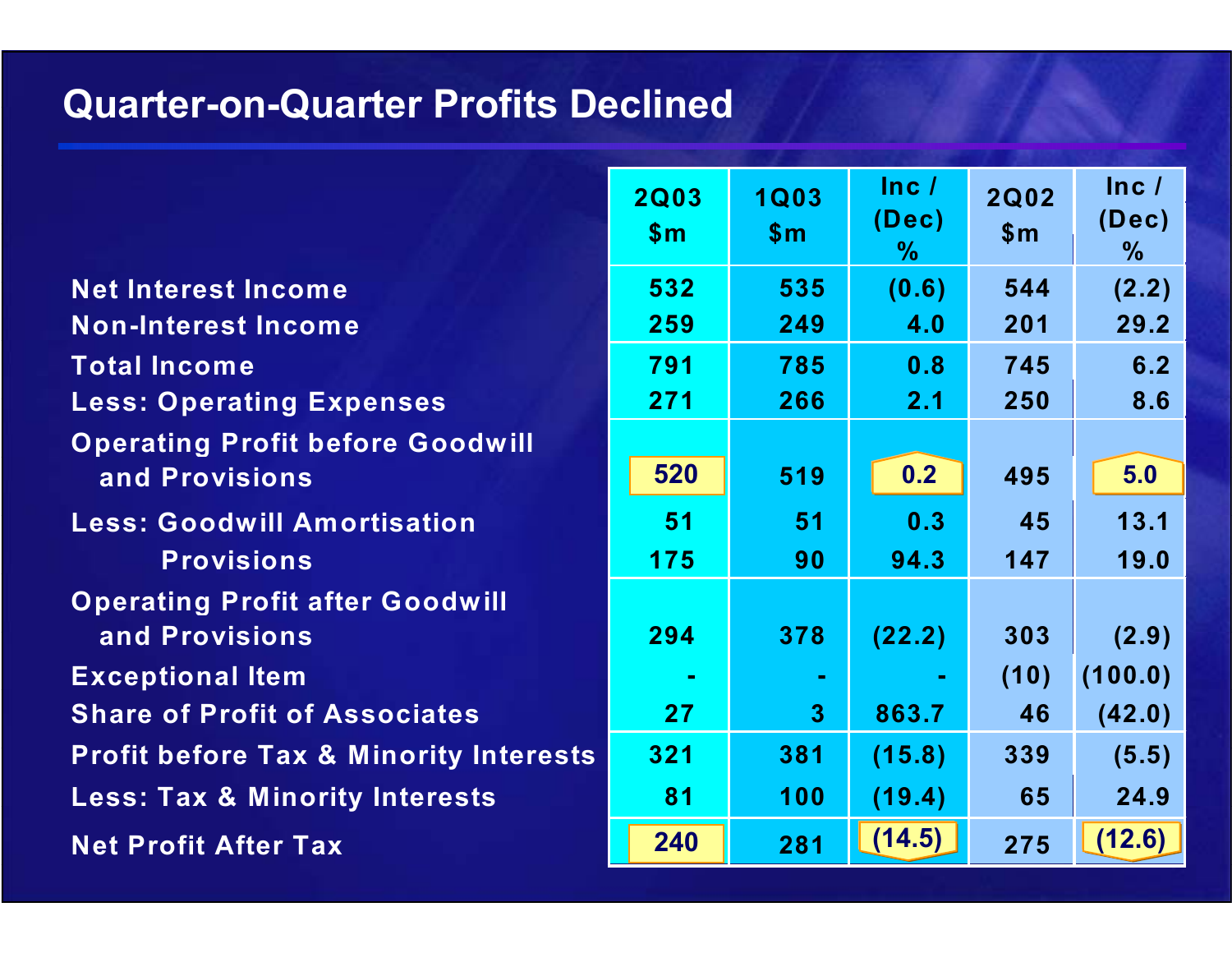#### **Performance at a Glance**

**Operating Profit before Goodwill and Provisions - \$m Net Profit After Tax (NPAT) - \$m NPAT (excluding goodwill) - \$m 684 623 (61) (9.0) Net Customer Loans - \$m Non-Performing Loans - \$m Cumulative Provisions - \$m Customer Deposits - \$m Total Assets - \$m 109,096 107,894 (1,202) (1.1) ROE (excluding goodwill) - % 10.6 9.7 (0.9)%pt - Expense-to-Income Ratio - % Dividend Rate - % 15.0NAV Per Share - \$.12** 

|             |             | Increase / (Decrease) |        |  |
|-------------|-------------|-----------------------|--------|--|
| <b>1H03</b> | <b>1H02</b> | <b>Amount</b>         | $\%$   |  |
|             |             |                       |        |  |
| 1,039       | 948         | 91                    | 9.7    |  |
| 521         | 591         | (70)                  | (11.9) |  |
| 623         | 684         | (61)                  | (9.0)  |  |
| 59,760      | 59,289      | 471                   | 0.8    |  |
| 5,393       | 5,971       | (578)                 | (9.7)  |  |
| 3,496       | 3,403       | 93                    | 2.7    |  |
| 66,828      | 68,079      | (1, 251)              | (1.8)  |  |
| 107,894     | 109,096     | (1, 202)              | (1.1)  |  |
| 9.7         | 10.6        | $(0.9)%$ pt           |        |  |
| 34.1        | 35.7        | $(1.6)%$ pt           |        |  |
| 20.0        | <b>15.0</b> | 5.0 %pt               |        |  |
| 8.21        | 8.12        | 0.09                  | 1.1    |  |
|             |             |                       |        |  |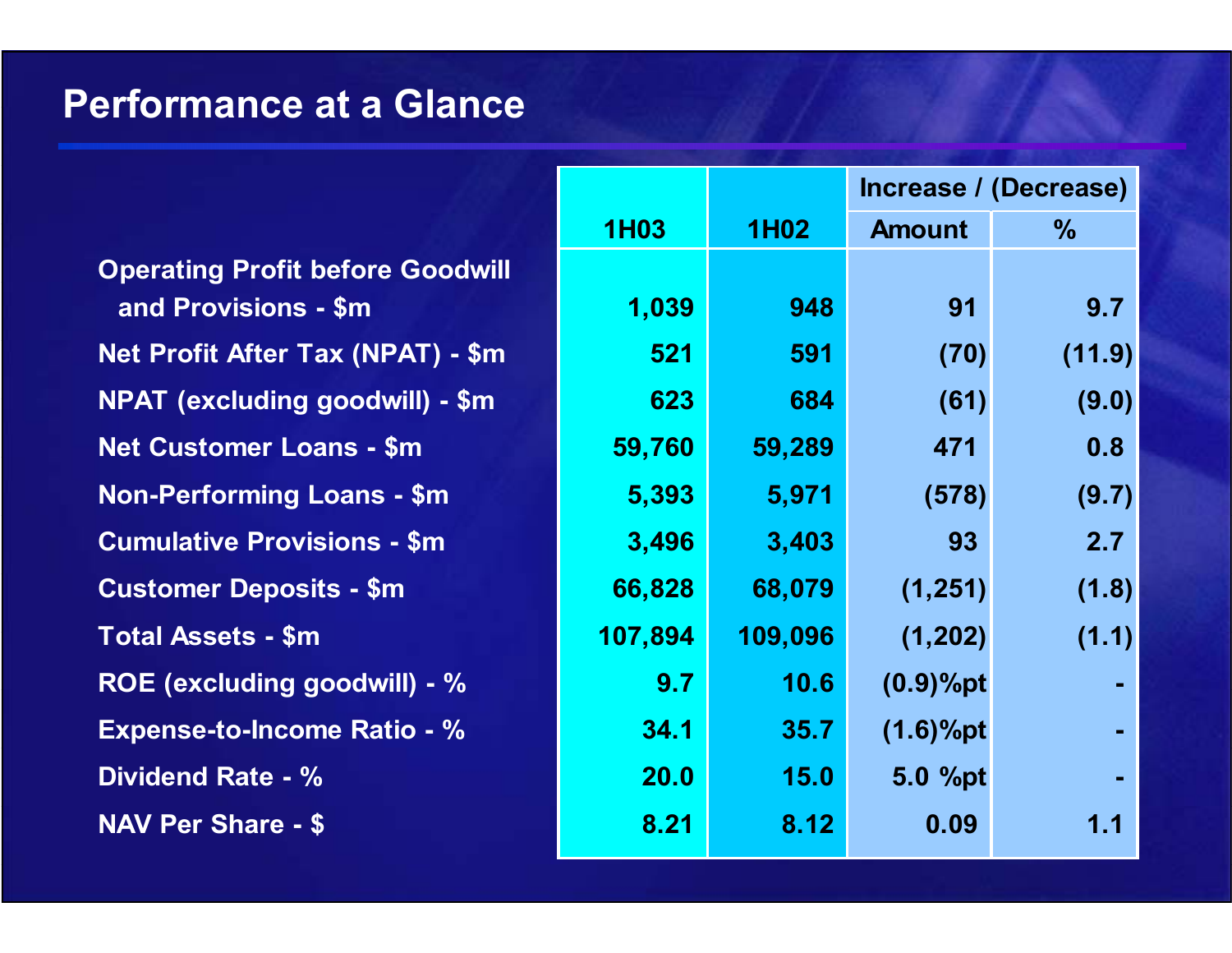#### **Profits Declined amidst Difficult Economic Conditions**

|                                                   | <b>1H03</b>    | <b>1H02</b>    |              | Inc / (Dec)   |
|---------------------------------------------------|----------------|----------------|--------------|---------------|
|                                                   | $\mathbf{\$m}$ | $\mathbf{\$m}$ | $\mathsf{m}$ | $\frac{0}{0}$ |
| <b>Net Interest Income</b>                        | 1,067          | 1,089          | (22)         | (2.0)         |
| <b>Non-Interest Income</b>                        | 509            | 386            | 123          | 31.9          |
| <b>Total Income</b>                               | 1,576          | 1,475          | 101          | 6.9           |
| <b>Less: Operating Expenses</b>                   | 537            | 527            | 10           | 1.8           |
| <b>Operating Profit before Goodwill</b>           |                |                |              |               |
| and Provisions                                    | 1,039          | 948            | 91           | 9.7           |
| <b>Less: Goodwill Amortisation</b>                | 102            | 93             | 9            | 9.6           |
| <b>Provisions</b>                                 | 265            | 157            | 108          | 68.5          |
| <b>Operating Profit after Goodwill</b>            |                |                |              |               |
| and Provisions                                    | 672            | 697            | (25)         | (3.6)         |
| <b>Exceptional Item</b>                           |                | (18)           | (18)         | (100.0)       |
| <b>Share of Profit of Associates</b>              | 30             | 94             | (64)         | (68.4)        |
| <b>Profit before Tax &amp; Minority Interests</b> | 702            | 773            | (71)         | (9.3)         |
| <b>Less: Tax &amp; Minority Interests</b>         | 181            | 182            | (1)          | (0.8)         |
| <b>Net Profit After Tax</b>                       | 521            | 591            | (70)         | (11.9)        |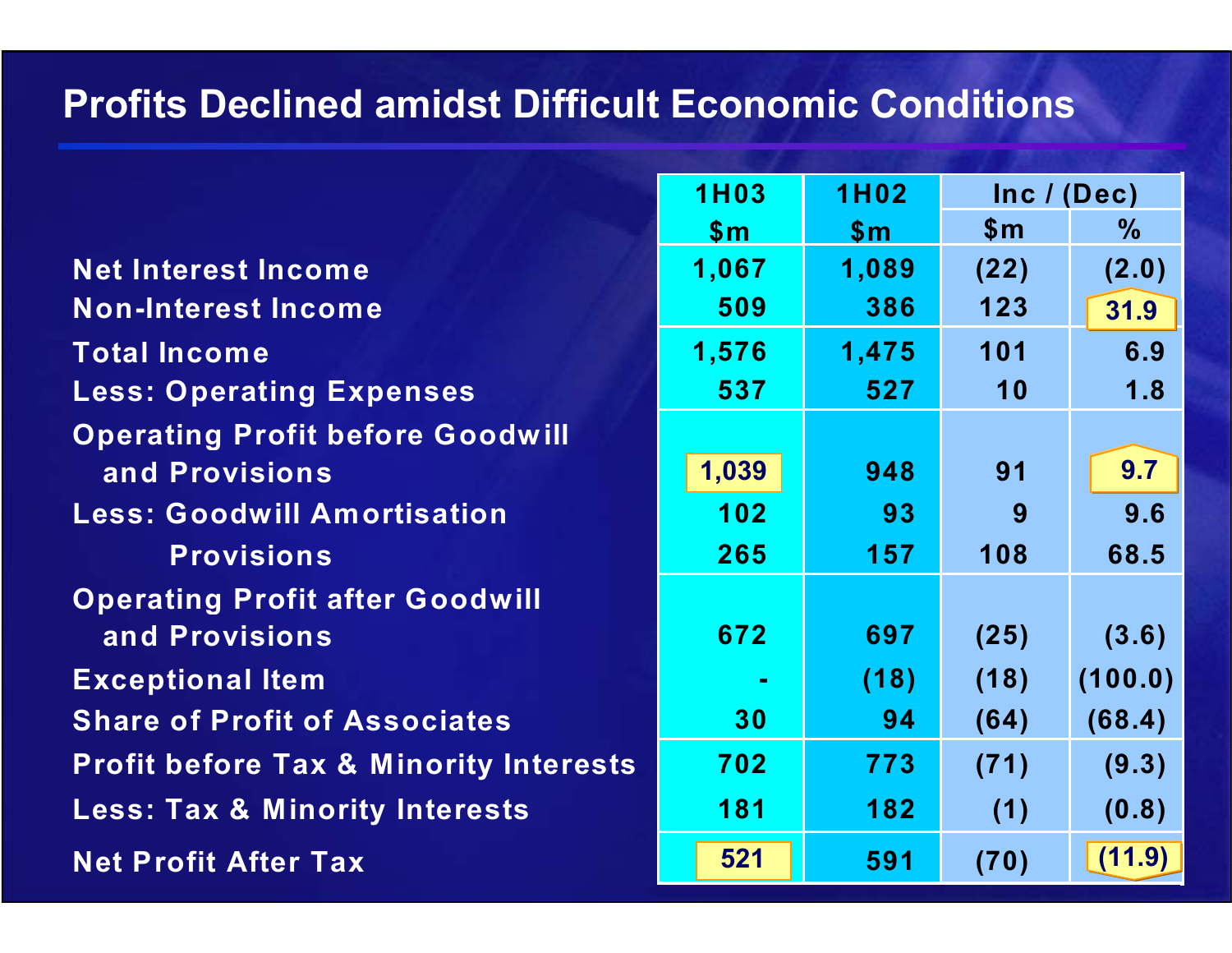#### **Lower Net Interest Income from Continued Low Interest Rate Environment and Flat Yield Curve**

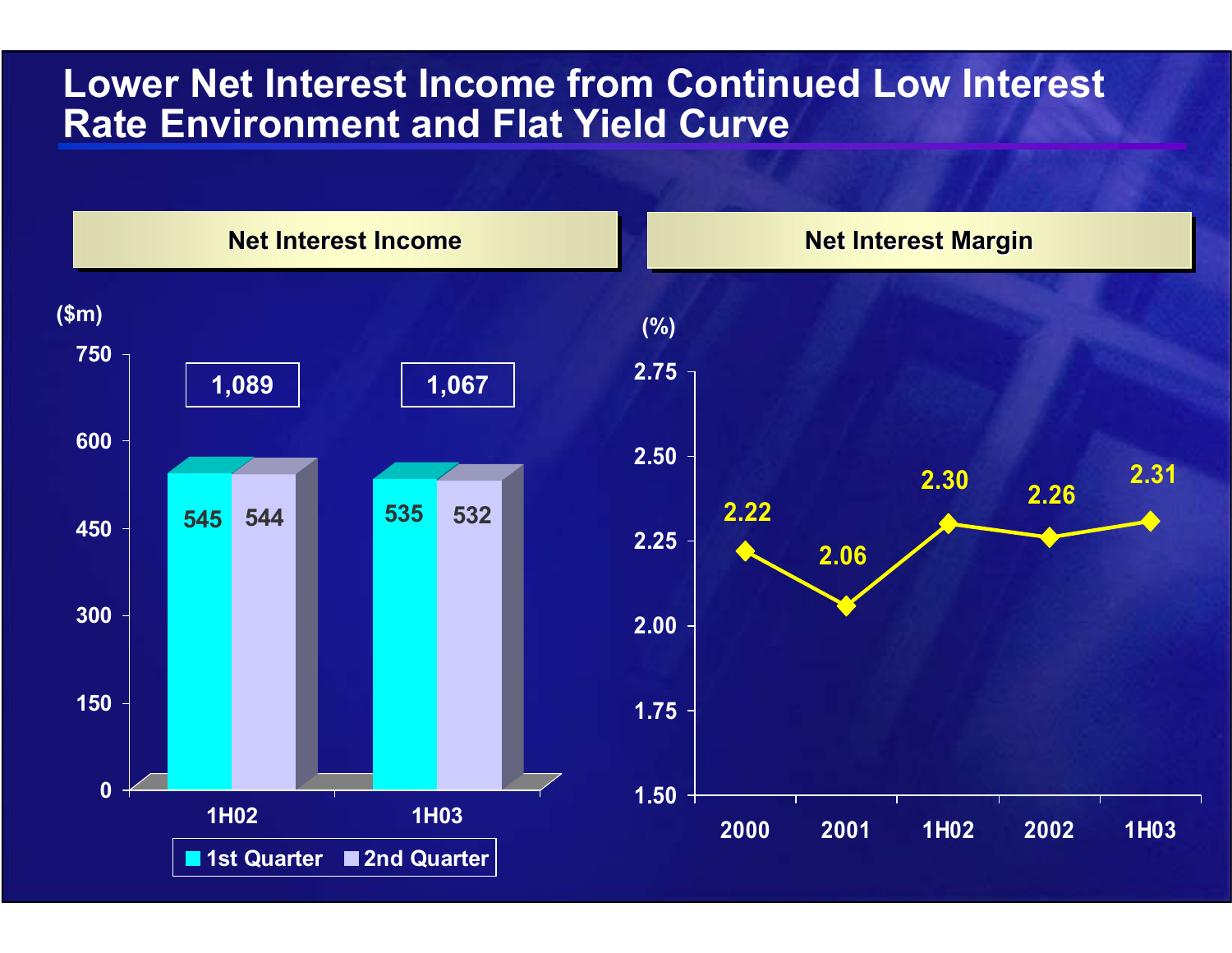#### **Robust Growth in Non-Interest Income**



**Fee & Commission P rofit fr S ec/Derivatives/FX Dividend & Rental Other Income**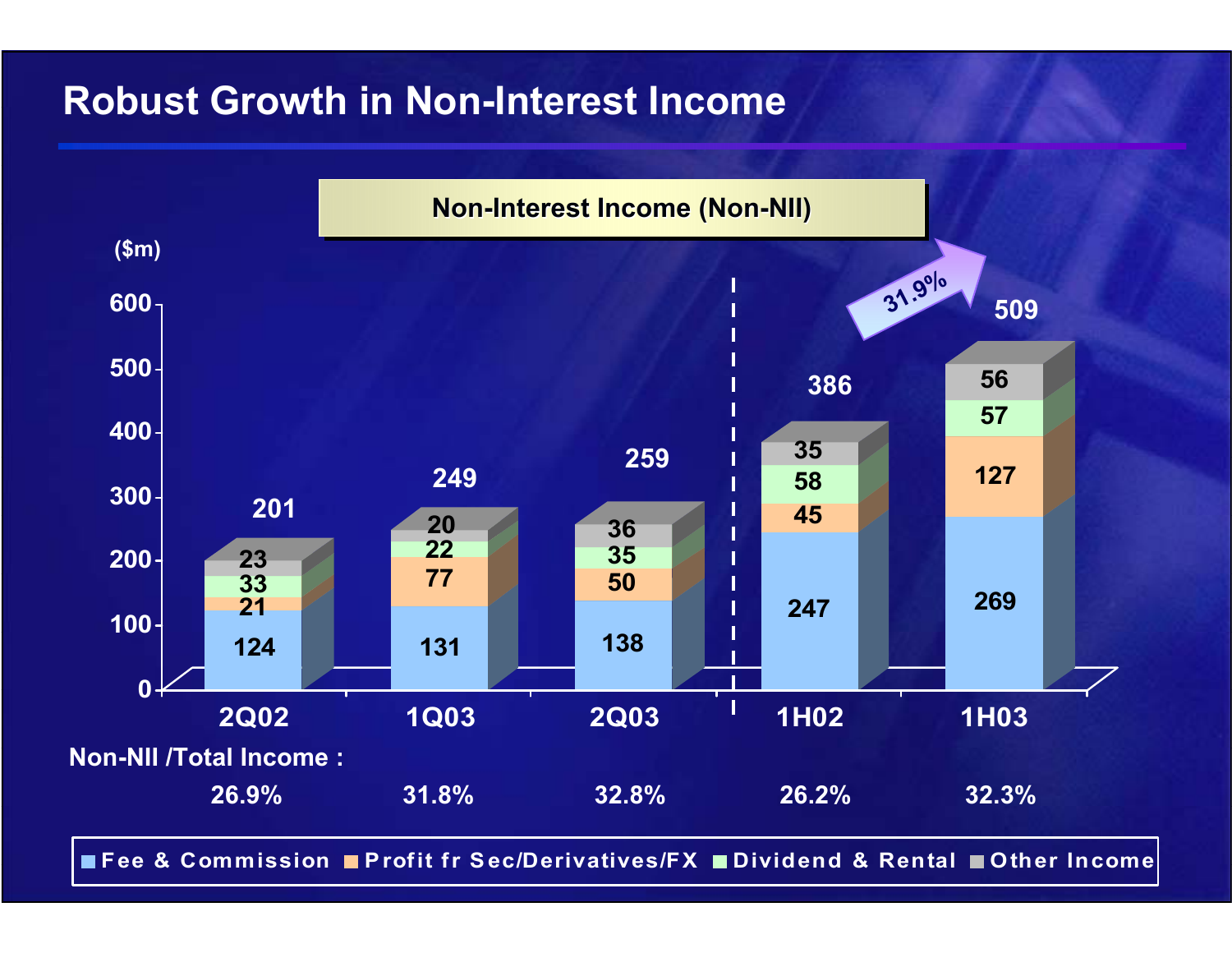## **Stronger Fee and Commission Income**

|                                           | <b>1H03</b>     | <b>1H02</b> |                         | Increase / (Decrease) |
|-------------------------------------------|-----------------|-------------|-------------------------|-----------------------|
|                                           | $\mathsf{Sm}$   | \$m\$       | $\mathsf{Sm}$           | $\%$                  |
|                                           |                 |             |                         |                       |
| <b>Credit card</b>                        | 40              | 43          | (3)                     | (7.1)                 |
| <b>Fund management</b>                    | 32 <sub>2</sub> | 39          | (7)                     | (18.6)                |
| <b>Futures broking &amp; stockbroking</b> | 17              | 31          | (14)                    | (43.8)                |
| Investment-related                        | 28              | 12          | 16                      | 141.4                 |
| <b>Loan-related</b>                       | 62              | 40          | 22                      | 55.1                  |
| <b>Service charges</b>                    | 24              | <b>20</b>   | $\overline{\mathbf{4}}$ | 19.3                  |
| <b>Trade-related</b>                      | 54              | 49          | 5                       | 10.4                  |
| <b>Others</b>                             | 11              | 13          | (2)                     | (17.3)                |
| <b>Fee and Commission Income</b>          | 269             | 247         | 22                      | 8.5                   |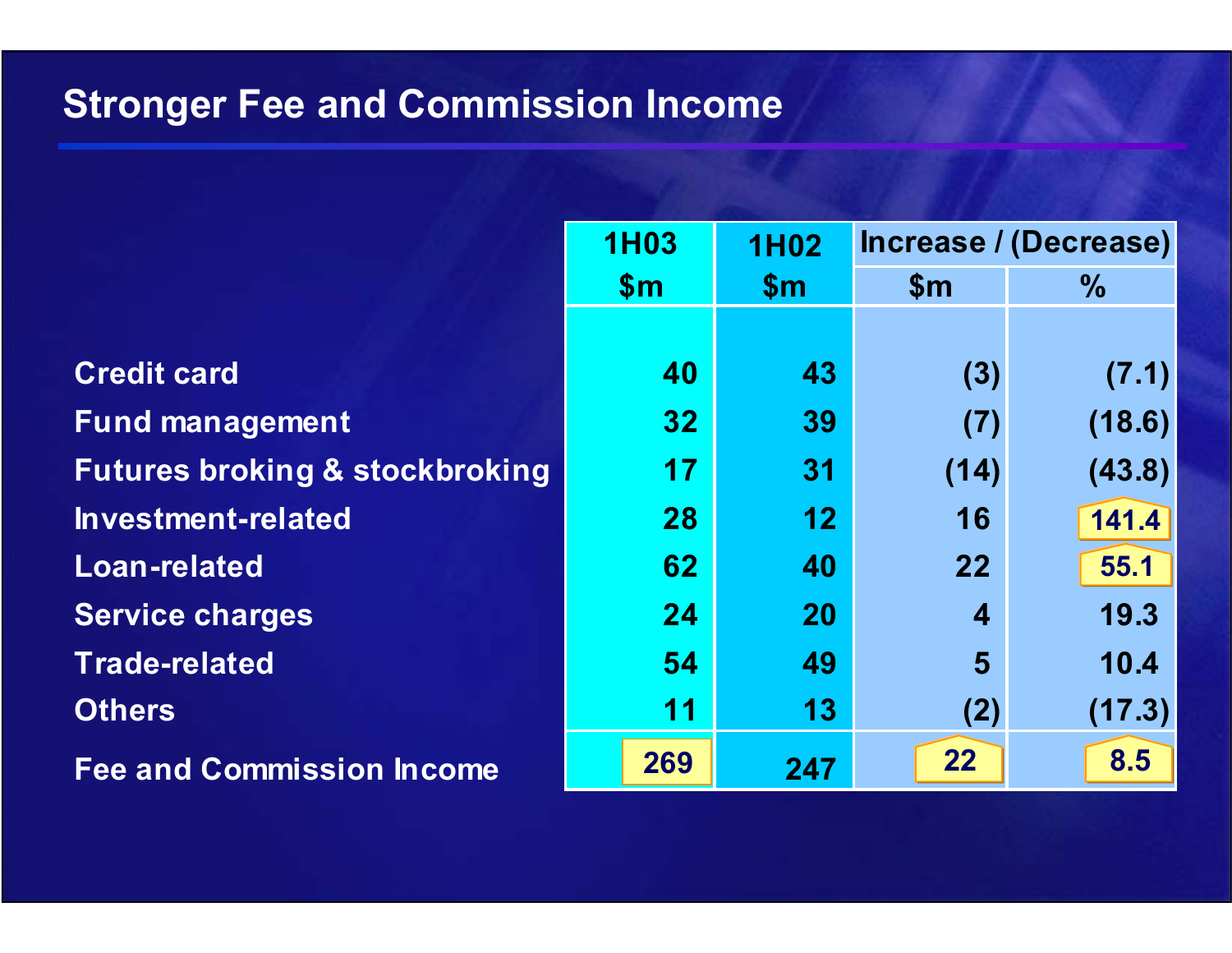#### **Effective Cost Management**

|                                 | <b>1H03</b><br>$\mathsf{Sm}$ | <b>1H02</b><br>$\mathbb{S}_{\mathsf{m}}$ | Inc / (Dec)<br>$\frac{0}{0}$ | <b>2Q03</b><br>$\mathsf{Sm}$ | <b>1Q03</b><br>$\mathsf{Sm}$ | Inc / (Dec)<br>$\frac{0}{0}$ |
|---------------------------------|------------------------------|------------------------------------------|------------------------------|------------------------------|------------------------------|------------------------------|
| <b>Staff Costs</b>              | 262                          | 271                                      | (3.3)                        | 130                          | 132                          | (1.0)                        |
| <b>Other Operating Expenses</b> | 275                          | 256                                      | $\vert 7.3 \vert$            | 141                          | 134                          | 5.2                          |
| <b>Total</b>                    | 537                          | 527                                      | 1.8                          | 271                          | 266                          | 2.1                          |

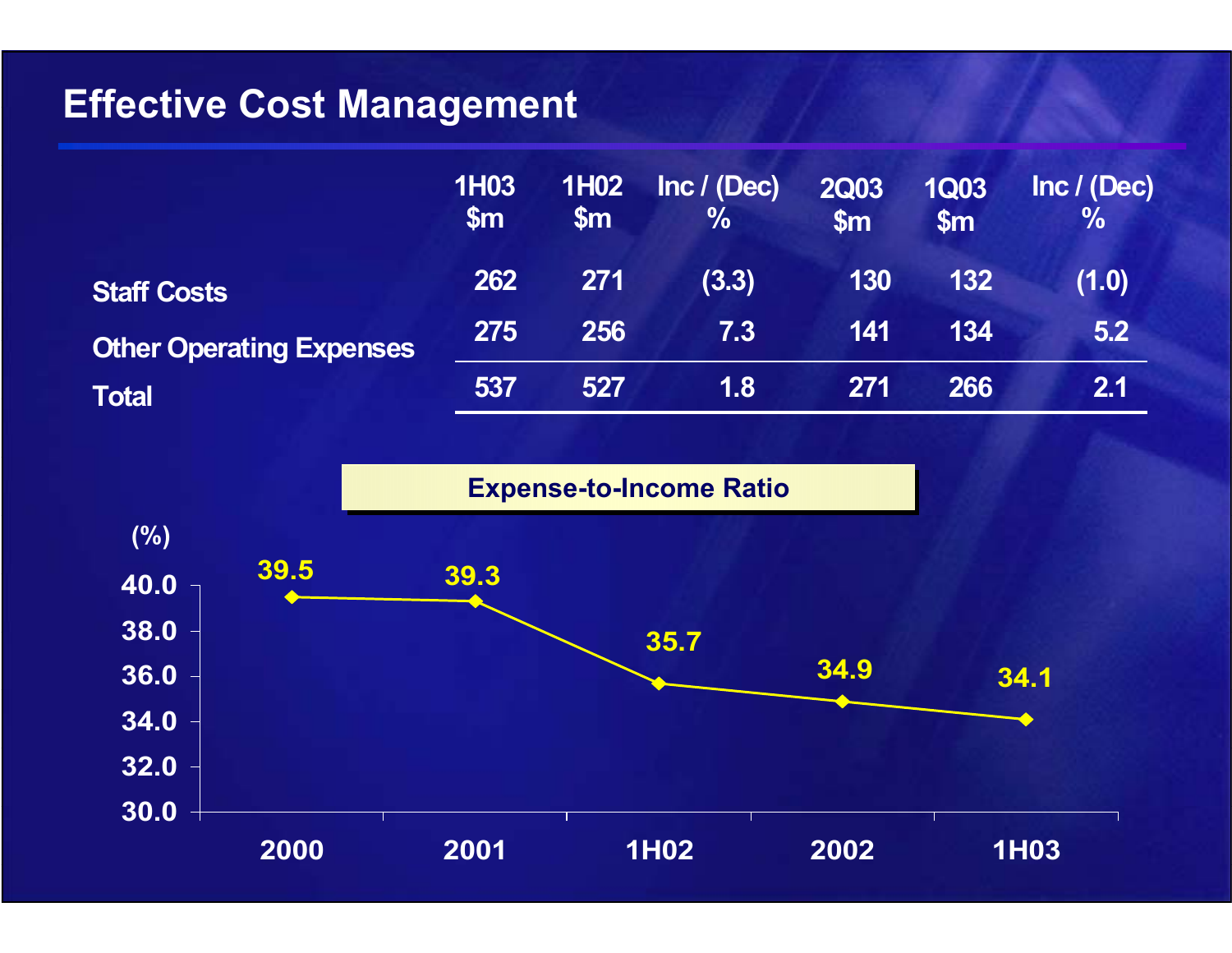#### **Higher Provision Charges Necessary**

#### **Provisions Charged to Income Statement**

|                                                                | <b>1H03</b> |               | 1H02   Inc / (Dec)   2Q03 |                |                | 1Q03 Inc / (Dec) |
|----------------------------------------------------------------|-------------|---------------|---------------------------|----------------|----------------|------------------|
|                                                                | \$m\$       | $\mathsf{Sm}$ | $\frac{1}{2}$             | $\mathsf{S}$ m | $\mathsf{S}$ m | $\frac{0}{0}$    |
| <b>Specific provisions for loans</b>                           | 245         | 191           | 28.4                      | 163            | 82             | 98.0             |
| <b>Specific provisions for</b><br>investments and other assets | 20          | (34)          | n <sub>m</sub>            | 12             | 8              | 54.6             |
| <b>Total provisions</b>                                        | 265         | 157           | 68.5                      | 175            | 90             | 94.3             |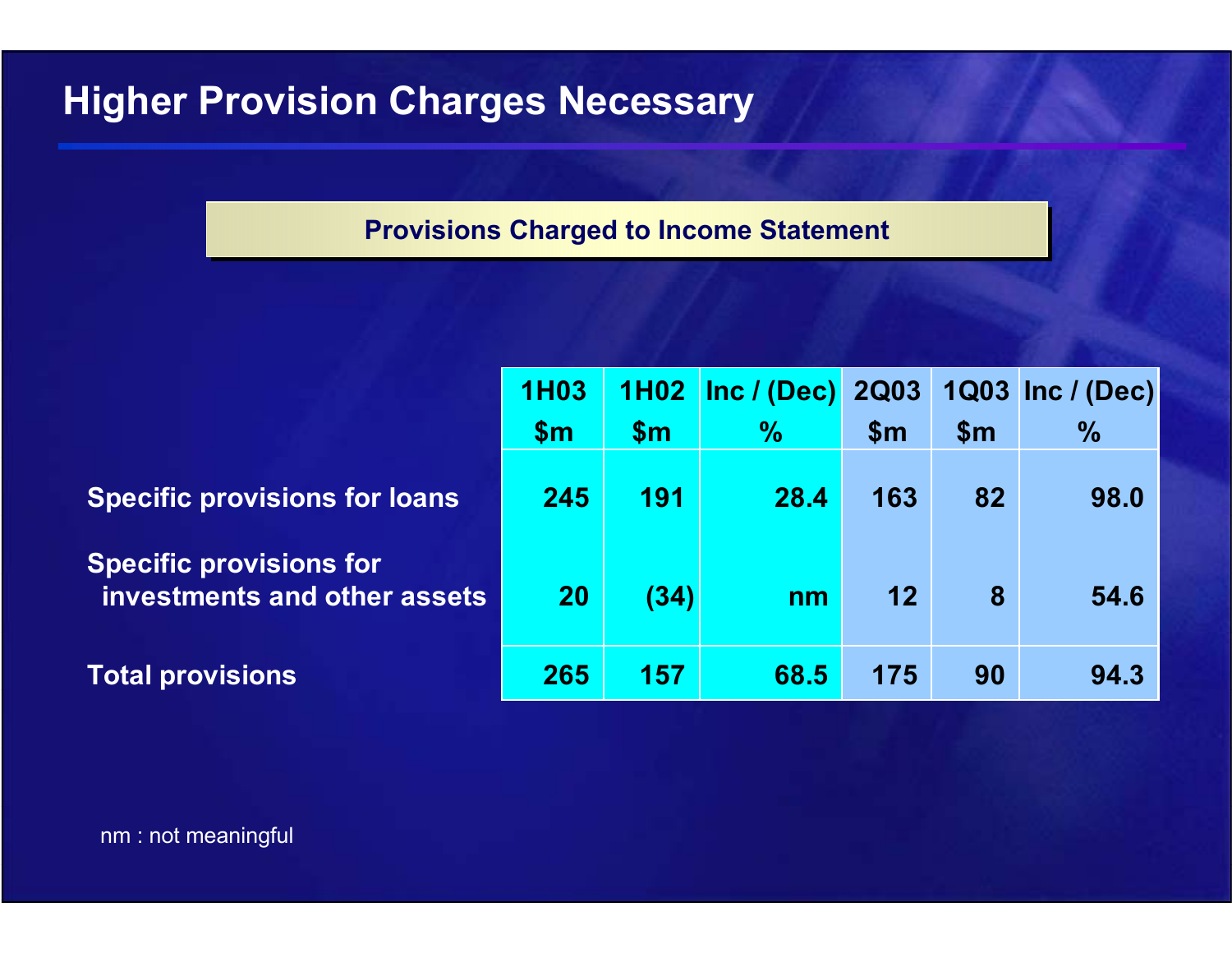#### **Respectable Net Profit in this Challenging Times**



|                                      | \$m\$ |
|--------------------------------------|-------|
| <b>1H02 Net Profit</b>               | 591   |
| <b>Positive Factors</b>              |       |
| <b>Non-interest</b><br><b>income</b> | 123   |
| <b>Exceptional item</b>              | 18    |
| <b>Tax and MI</b>                    | 1     |
| <b>Negative Factors</b>              |       |
| <b>Provision charges</b>             | (108) |
| <b>Pre-tax associates'</b><br>profit | (64)  |
| <b>Net interest income</b>           | (22)  |
| <b>Operating</b><br>expenses         | (10)  |
| <b>Goodwill</b><br>amortisation      | (9)   |
| <b>1H03 Net Profit</b>               | 521   |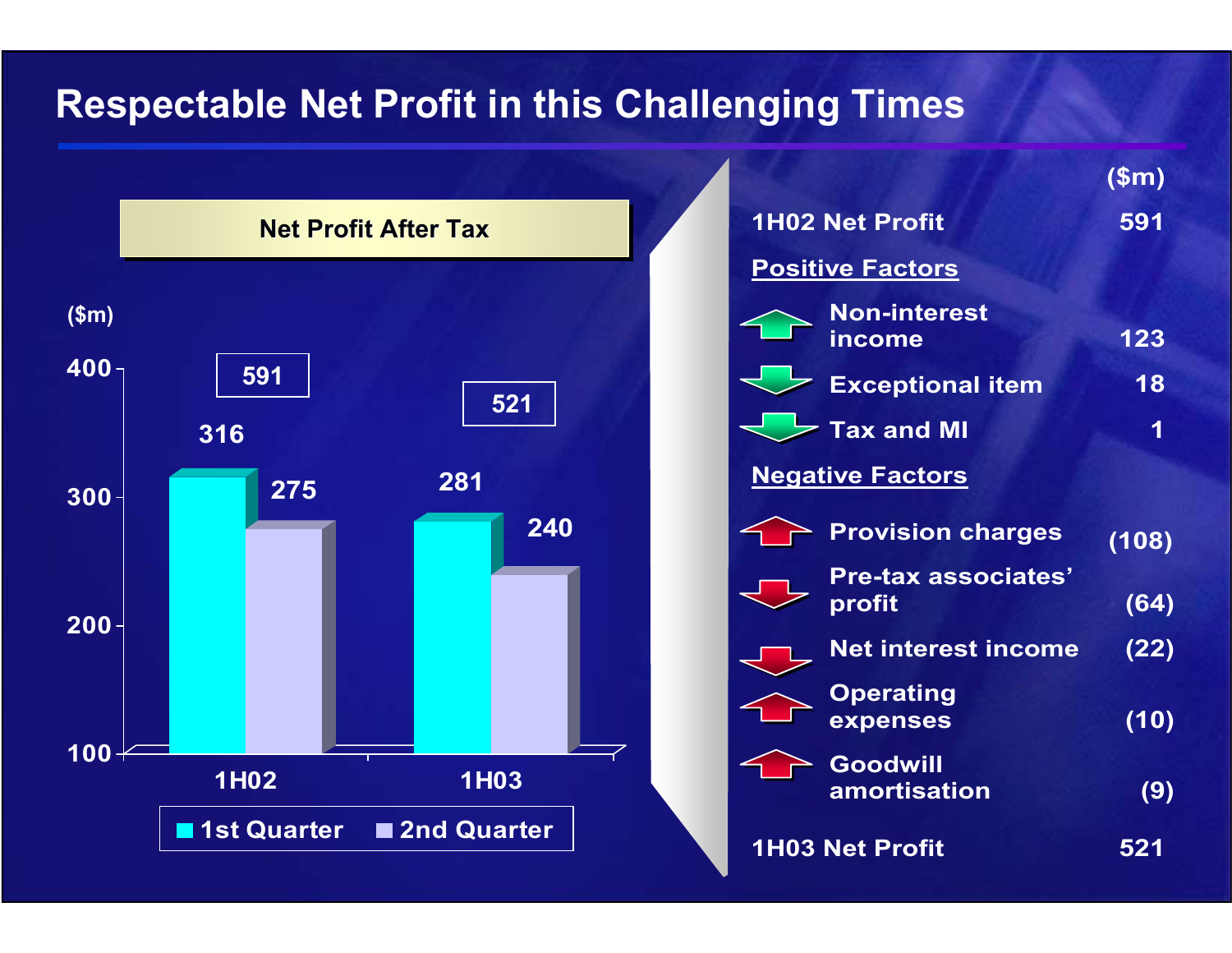#### **Improved Loans Demand and Diversified Portfolio**

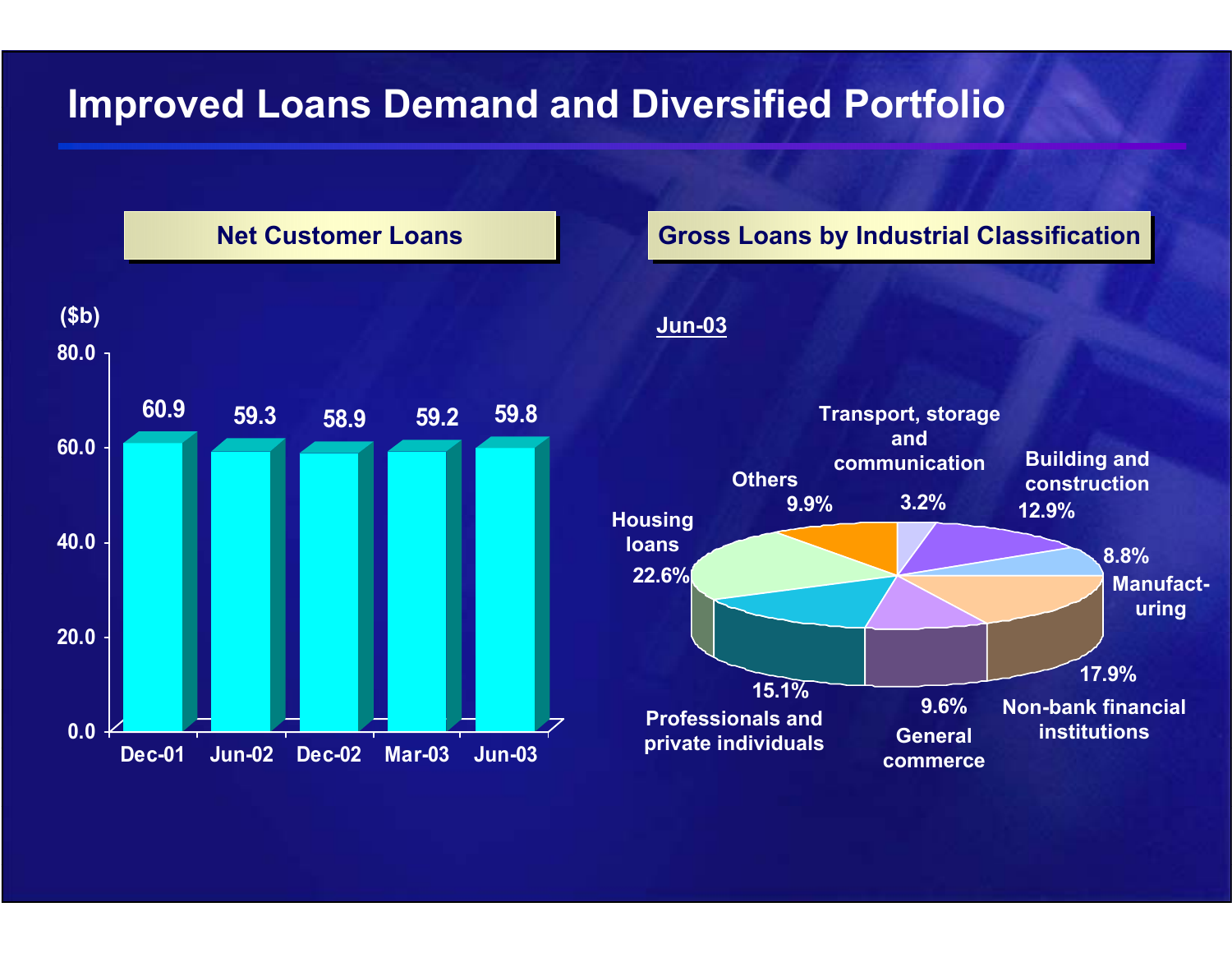#### **Slight Decline in Deposits**



#### **Total Deposits by Type Total Deposits by Type**

#### **Jun-03**



**and other deposits**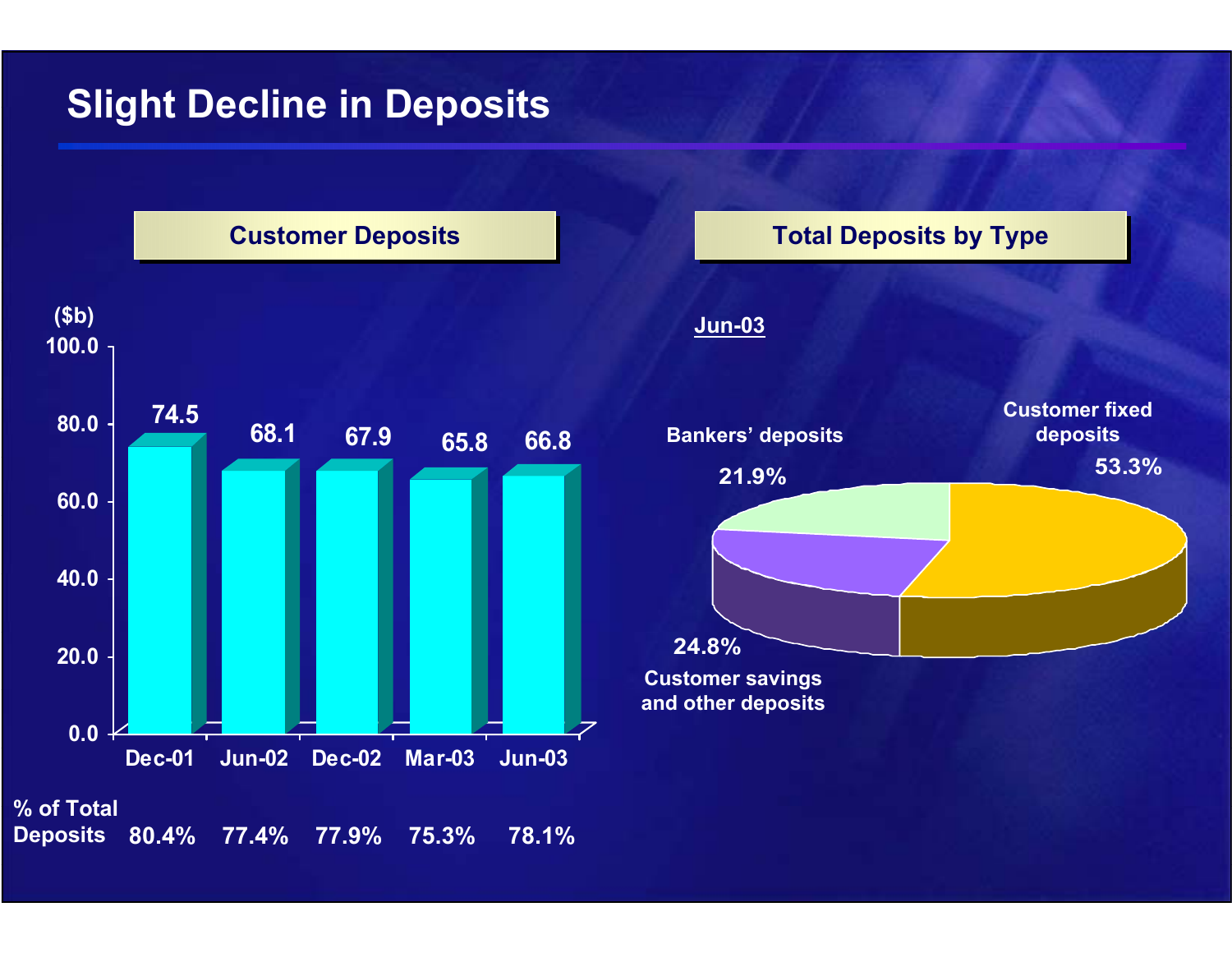#### **Better Utilisation of Surplus Funds**

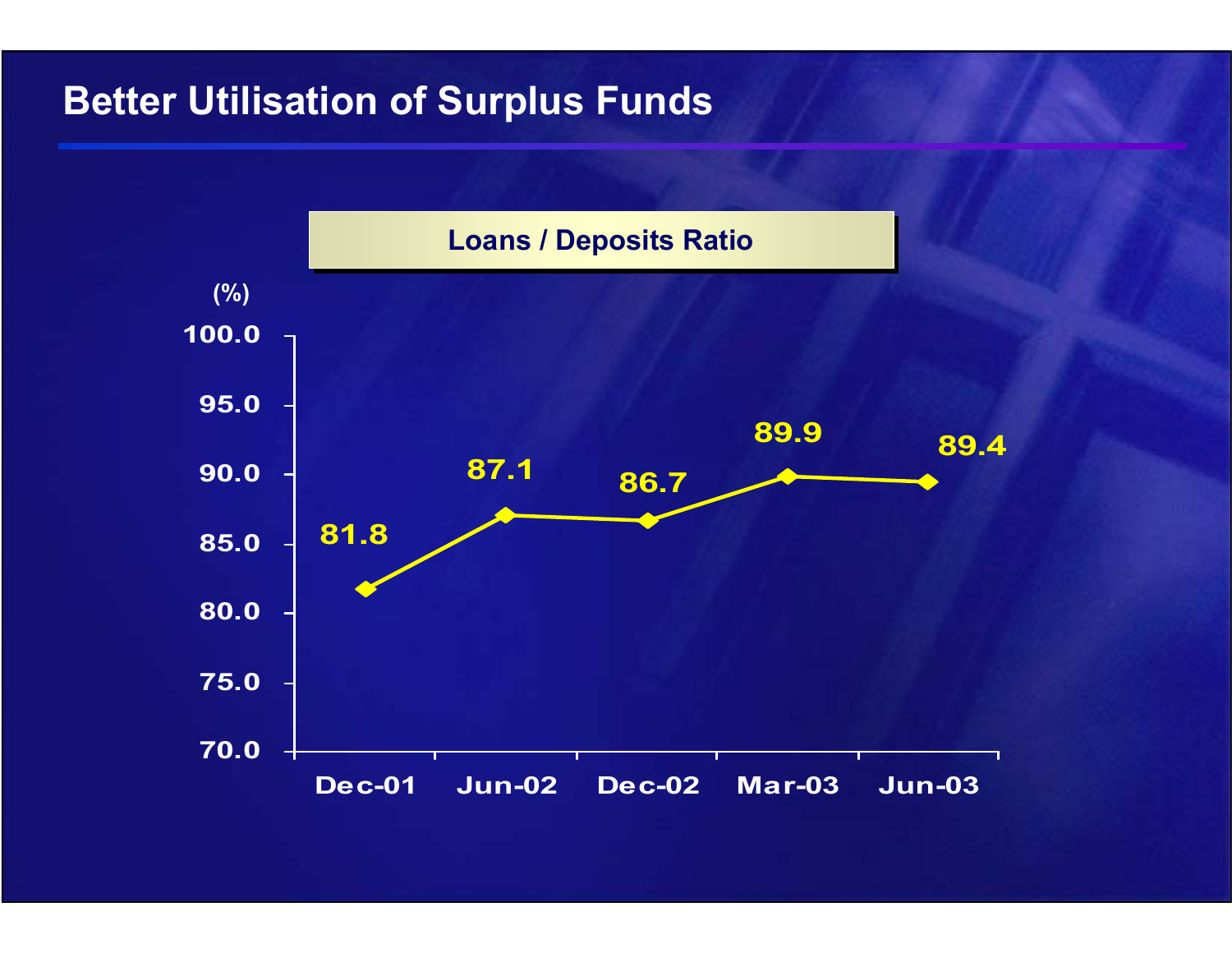#### **Improved Non-Performing Loans (NPLs) Ratio**

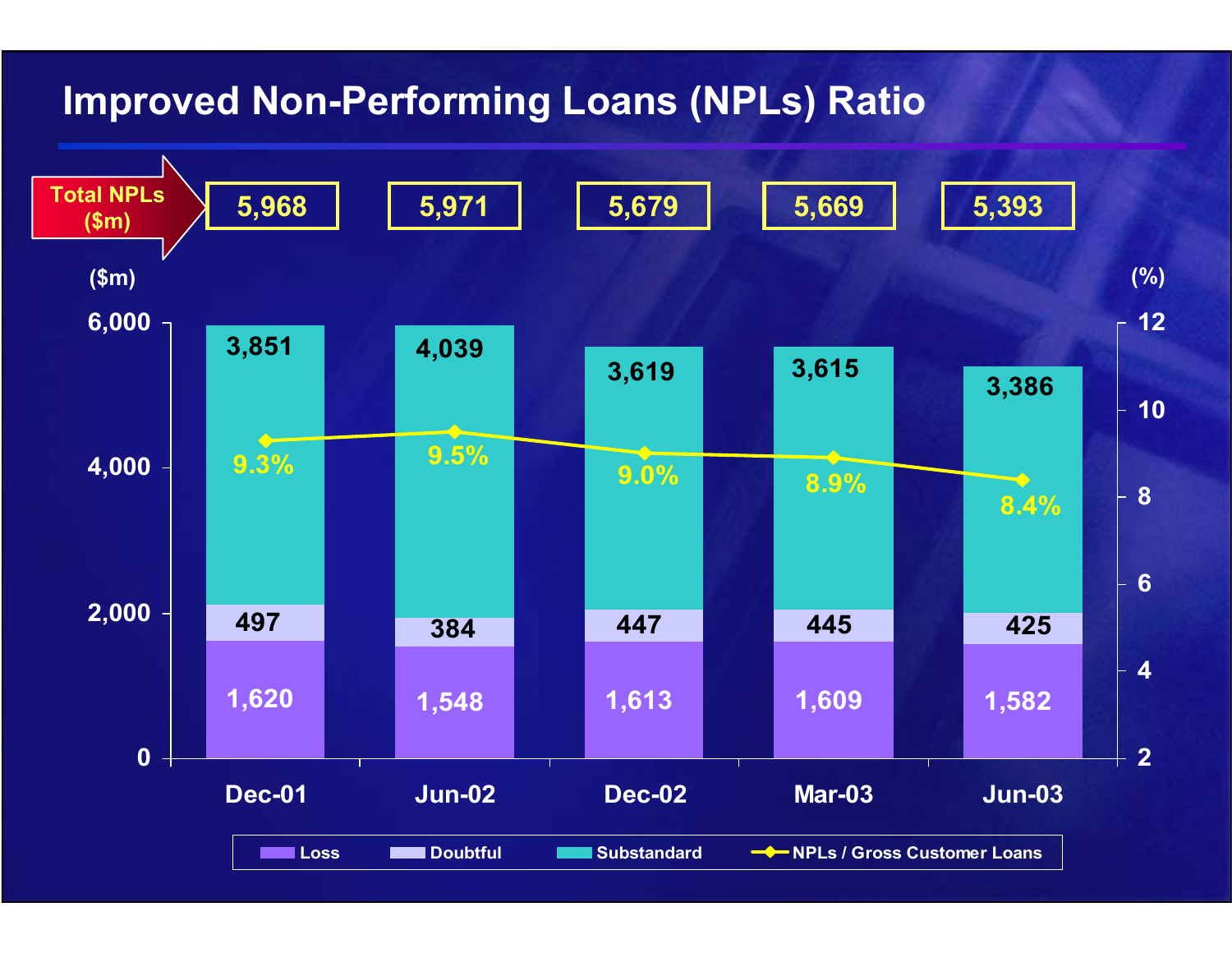#### **Reduction in NPLs across Regions**

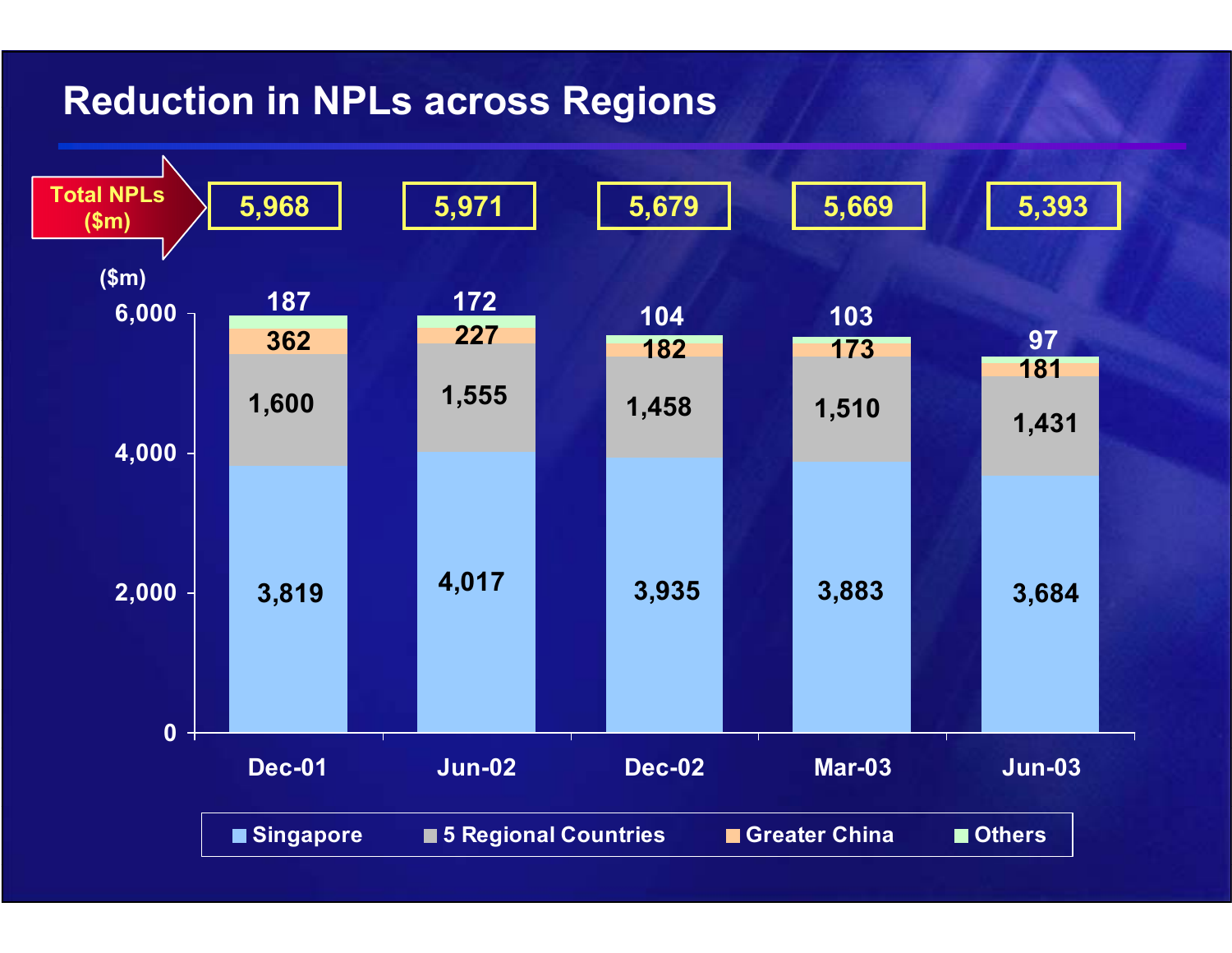#### **Reduction in NPLs across Major Sectors**

|                                         | <b>NPLs By Industrial Classification</b> |                        | Inc / (Dec)            |                                          |                                          |
|-----------------------------------------|------------------------------------------|------------------------|------------------------|------------------------------------------|------------------------------------------|
|                                         | <b>Jun-03</b><br>\$m\$                   | <b>Dec-02</b><br>\$m\$ | <b>Jun-02</b><br>\$m\$ | <b>Jun-03/</b><br><b>Dec-02</b><br>\$m\$ | <b>Jun-03/</b><br><b>Jun-02</b><br>\$m\$ |
| Transport, storage and<br>communication | 123                                      | 124                    | 99                     | (1)                                      | 24                                       |
| <b>Building and construction</b>        | 770                                      | 843                    | 1,108                  | (73)                                     | (338)                                    |
| <b>Manufacturing</b>                    | 875                                      | 874                    | 906                    | 1                                        | (31)                                     |
| <b>Non-bank financial institutions</b>  | 1,016                                    | 1,029                  | 1,076                  | (13)                                     | (60)                                     |
| <b>General commerce</b>                 | 755                                      | 769                    | 761                    | (14)                                     | (6)                                      |
| <b>Professionals and</b>                |                                          |                        |                        |                                          |                                          |
| private individuals                     | 972                                      | 1,014                  | 1,006                  | (42)                                     | (34)                                     |
| <b>Housing loans</b>                    | 612                                      | 668                    | 588                    | (56)                                     | 24                                       |
| <b>Others</b>                           | 206                                      | 294                    | 404                    | (88)                                     | (198)                                    |
| <b>Total NPLs *</b>                     | 5,329                                    | 5,615                  | 5,948                  | (286)                                    | (619)                                    |

**Excluding debt securities**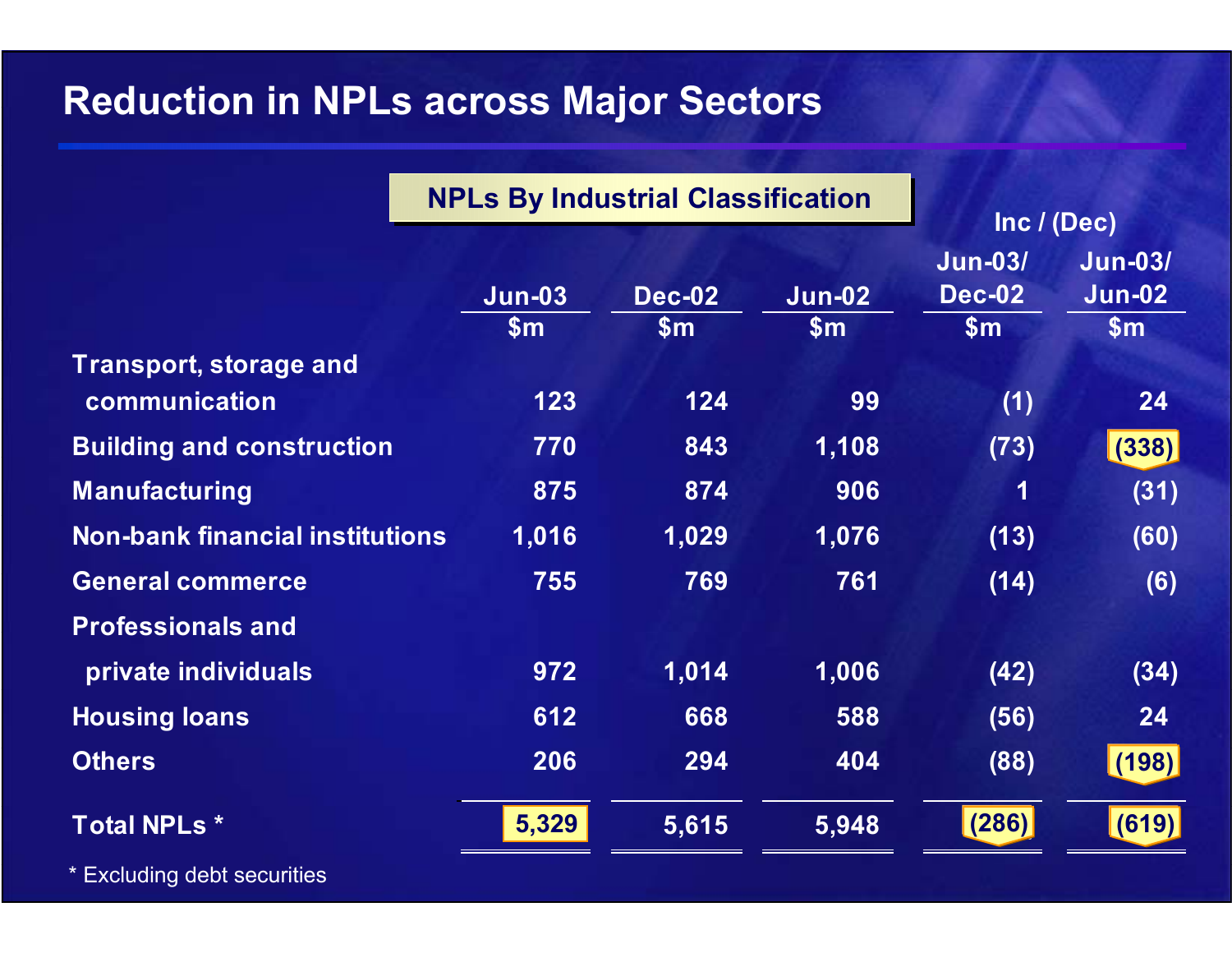## **Improved NPLs Ratio for Major Sectors**

|                                                |                                | <b>NPLs Ratio By Industrial Classification</b> |                                |                                            | Inc $/$ (Dec)                              |  |
|------------------------------------------------|--------------------------------|------------------------------------------------|--------------------------------|--------------------------------------------|--------------------------------------------|--|
|                                                | <b>Jun-03</b><br>$\frac{0}{0}$ | <b>Dec-02</b><br>$\frac{0}{6}$                 | <b>Jun-02</b><br>$\frac{0}{6}$ | <b>Jun-03/</b><br><b>Dec-02</b><br>$%$ pts | <b>Jun-03/</b><br><b>Jun-02</b><br>$%$ pts |  |
| <b>Transport, storage and</b><br>communication | 6.1                            | 6.0                                            | 4.9                            | 0.1                                        | 1.2                                        |  |
| <b>Building and construction</b>               | 9.5                            | 9.2                                            | 11.5                           | 0.3                                        | (2.0)                                      |  |
| <b>Manufacturing</b>                           | 15.7                           | 16.2                                           | 16.3                           | (0.5)                                      | (0.6)                                      |  |
| <b>Non-bank financial institutions</b>         | 9.0                            | 9.5                                            | 9.8                            | (0.5)                                      | (0.8)                                      |  |
| <b>General commerce</b>                        | 12.4                           | 12.4                                           | 12.1                           |                                            | 0.3                                        |  |
| <b>Professionals and</b>                       |                                |                                                |                                |                                            |                                            |  |
| private individuals                            | 10.2                           | 10.9                                           | 11.0                           | (0.7)                                      | (0.8)                                      |  |
| <b>Housing loans</b>                           | 4.3                            | 4.8                                            | 4.3                            | (0.5)                                      | $\blacksquare$                             |  |
| <b>Others</b>                                  | 3.3                            | 5.3                                            | 7.6                            | (2.0)                                      | (4.3)                                      |  |
| <b>Total NPLs* /</b>                           |                                |                                                |                                |                                            |                                            |  |
| <b>Gross Customer Loans</b>                    | 8.4                            | 9.0                                            | 9.5                            | (0.6)                                      | (1.1)                                      |  |
| * Excluding debt securities                    |                                |                                                |                                |                                            |                                            |  |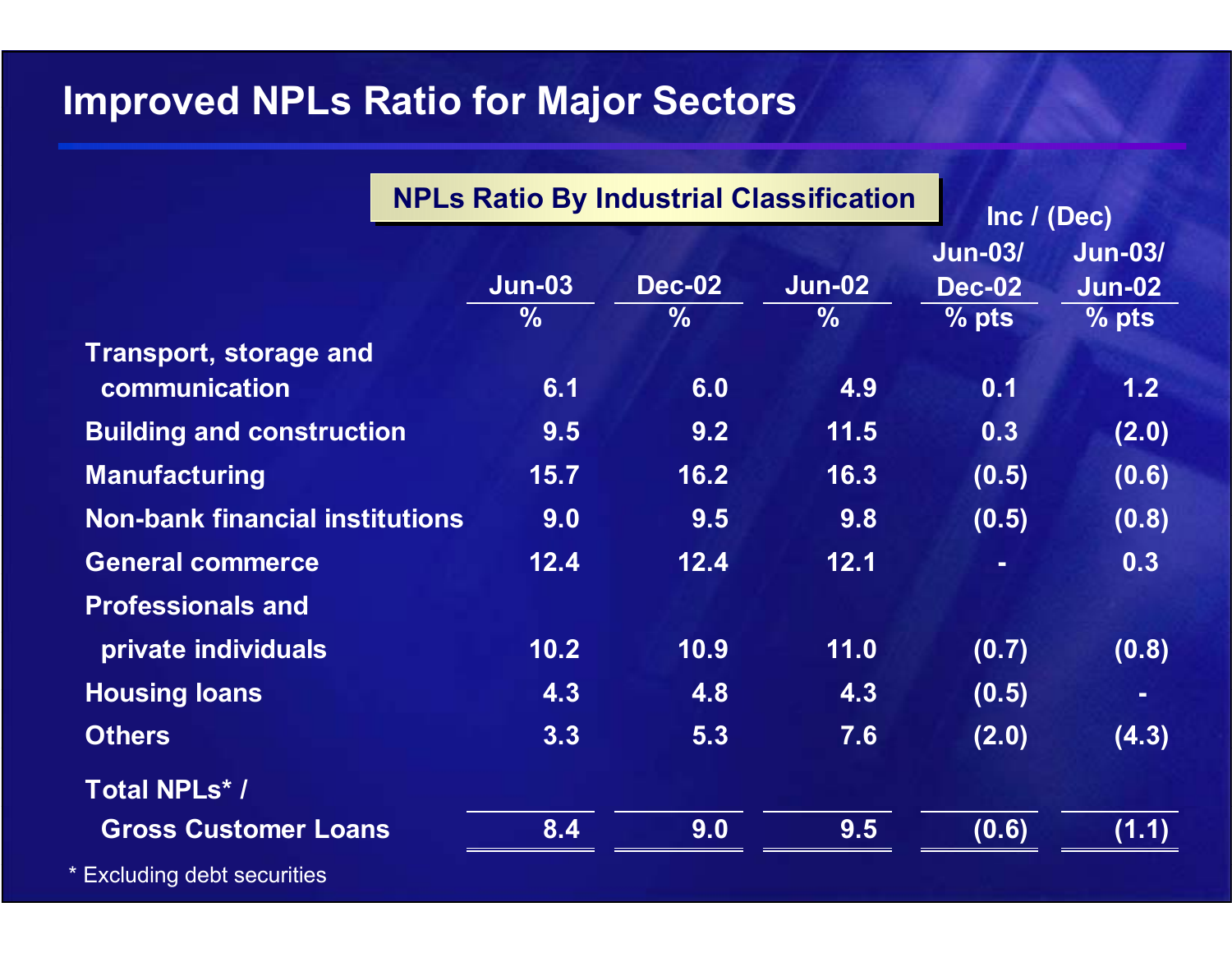#### **Cumulative Provisions Maintained Despite Drop in NPLs**

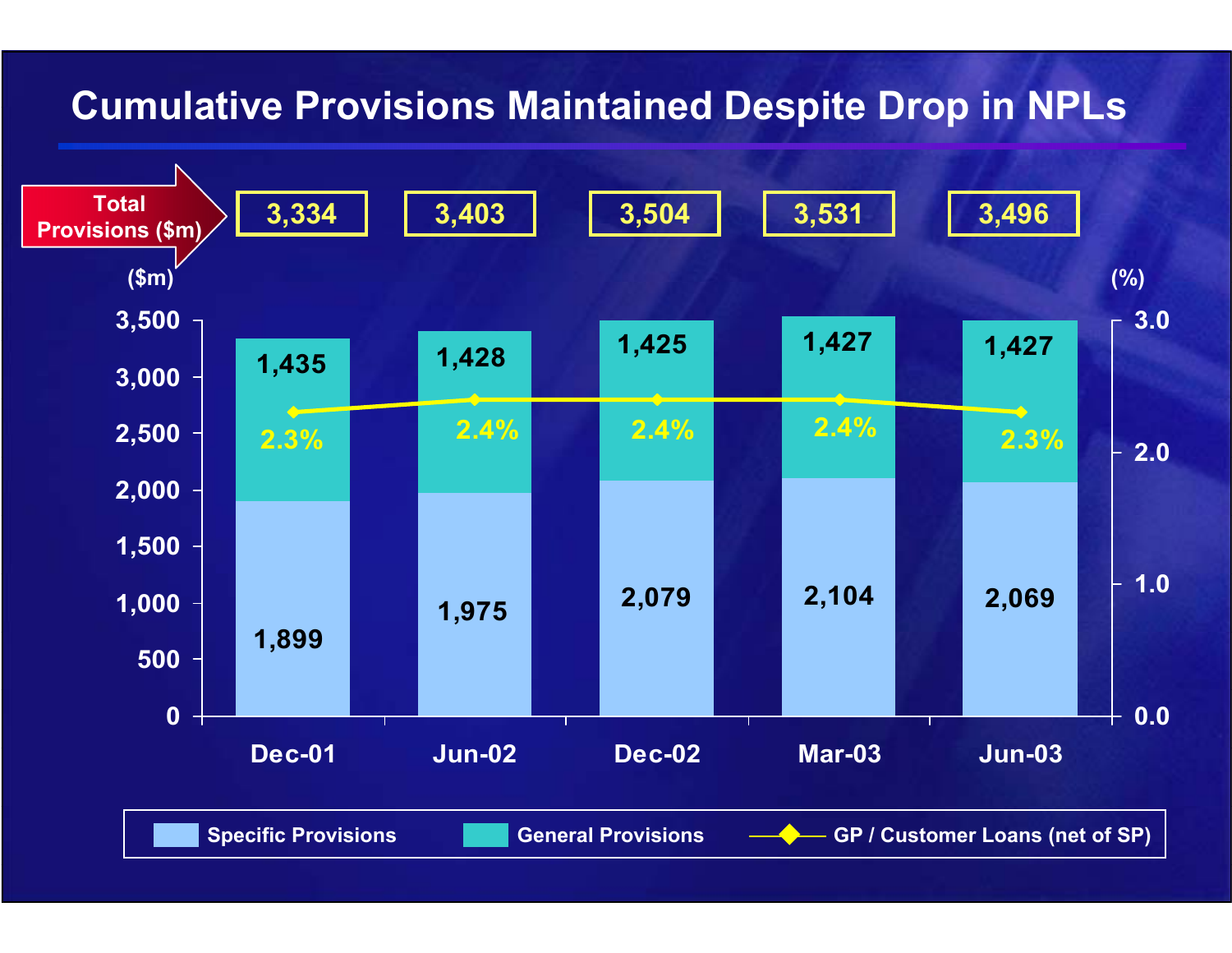#### **Increase in Provision Coverage**

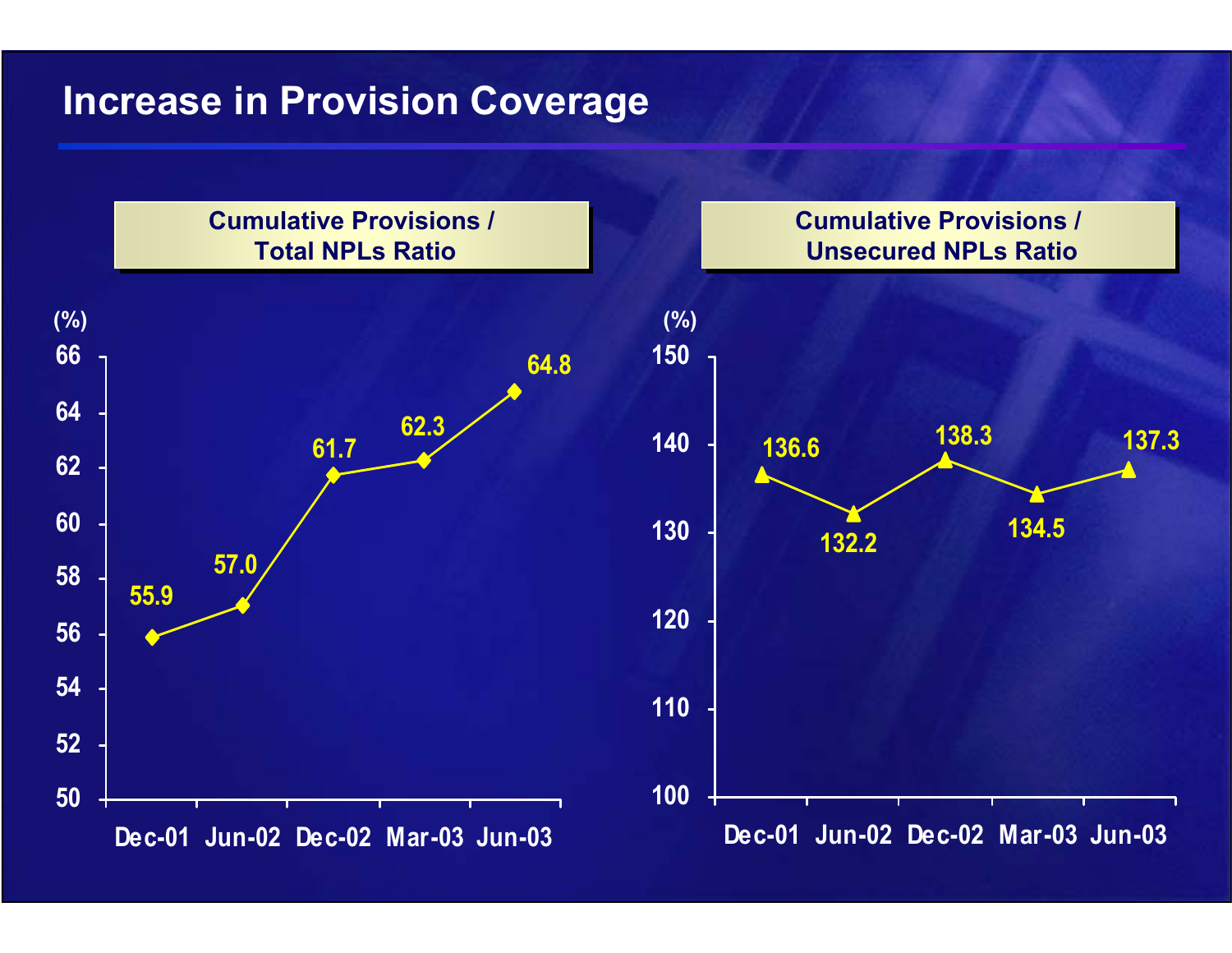#### **Strong Capital Position**

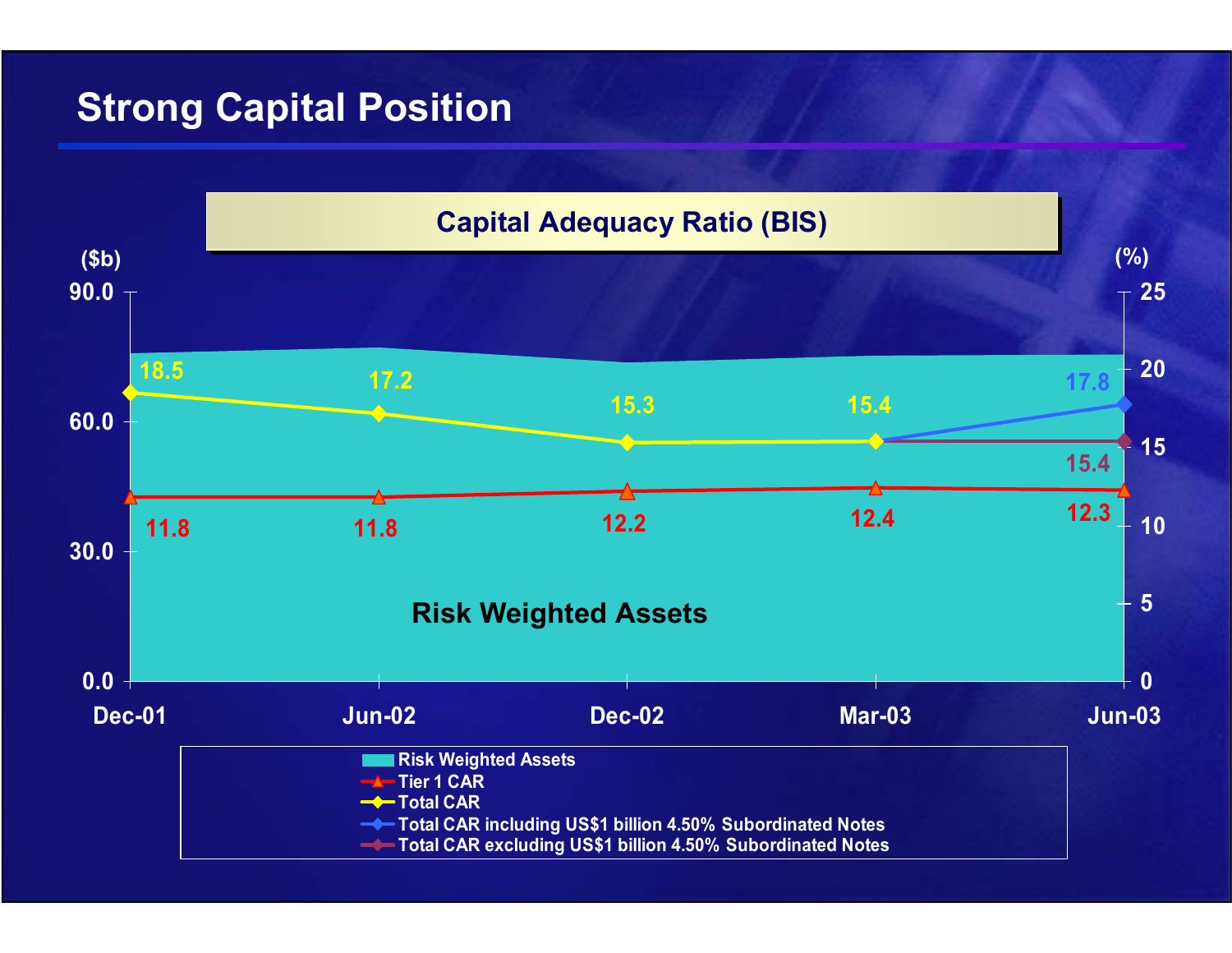#### **Higher Dividend Payout to Reward Shareholders**

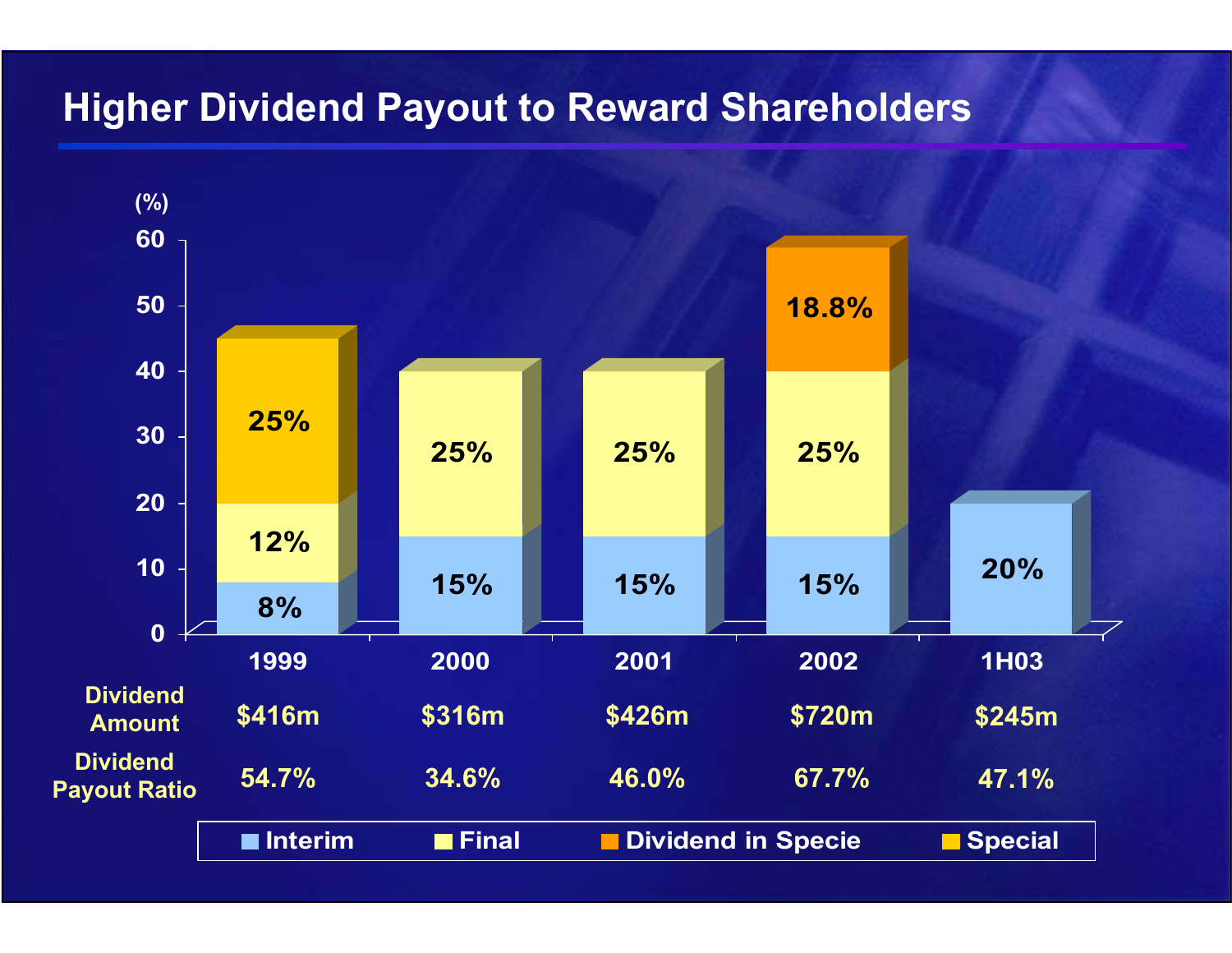# **In Summary …**

|                                 | <b>1H03</b> | <b>1H02</b>  | ln c /<br>(Dec) | <b>2Q03</b> | <b>1Q03</b>    | ln c /<br>(Dec) |
|---------------------------------|-------------|--------------|-----------------|-------------|----------------|-----------------|
| <b>Net Profit After Tax</b>     | \$521m      | \$591m       | $(11.9)\%$      | \$240m      | \$281m         | $(14.5)\%$      |
| <b>ROE (excluding goodwill)</b> | 9.7%        | 10.6%        | $(0.9)$ % pt    | $9.0\%$     | 10.4%          | $(1.4)$ % pt    |
| <b>Expense to Income Ratio</b>  | 34.1%       | 35.7%        | $(1.6)\%$ pt    | 34.3%       | 33.8%          | $0.5%$ pt       |
| <b>NPL/Gross Customer Loans</b> | 8.4%        | 9.5%         | $(1.1)$ % pt    | 8.4%        | $8.9\%$        | $(0.5)$ % pt    |
| <b>Dividend Rate</b>            | 20.0%       | <b>15.0%</b> | 5.0% pt         | 20.0%       | $\blacksquare$ | 20.0% pt        |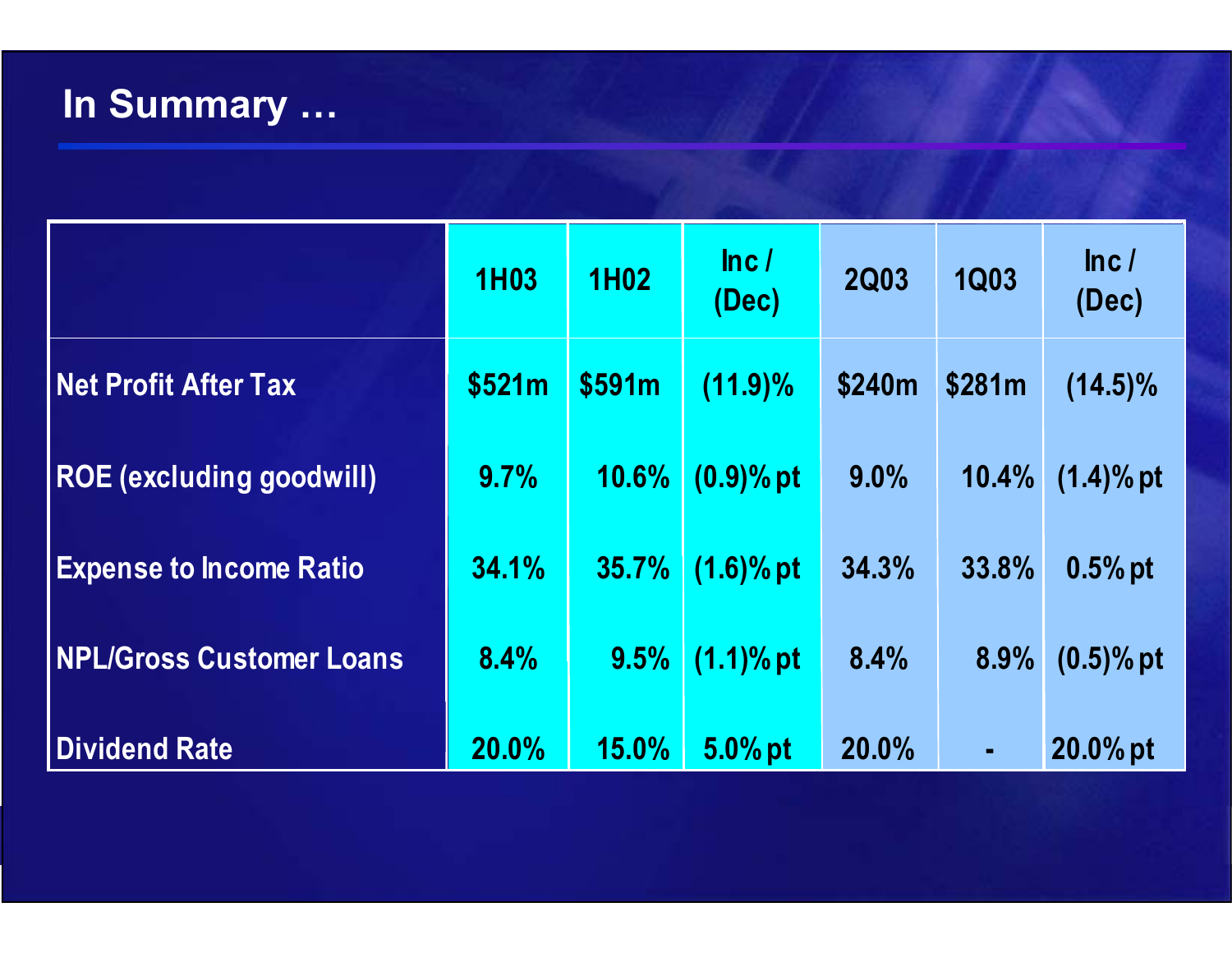#### **Moving Forward**

- $\Box$ **Receding event risk, both SARS and Iraq war**
- $\Box$ **Signs of pick-up in the operating environment**
- **Region will be key to our future, remain confident of region's fundamental prospects and long-term growth potential**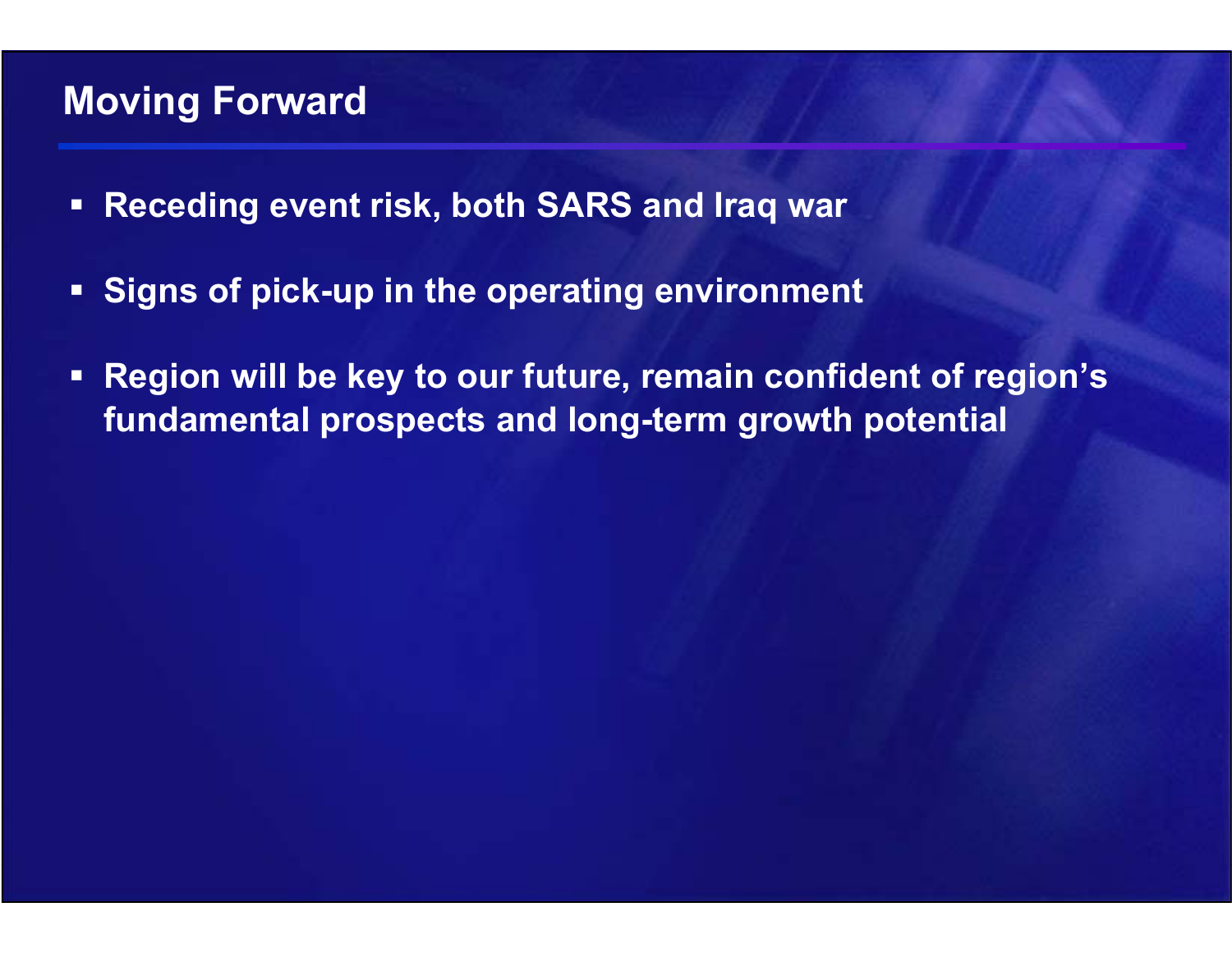#### **Focused Business Strategy**

**Strengthen Domestic Position**

**Focused Regional Expansion**

**Establish Strategic Partnerships**

> **Invest for the Future**

- **Continue to strengthen market positions in Consumer and SME markets**
- **Reinforce fee-based activities**
- **Prudent cost management**
- **Continue to grow existing operations organically**
- **Seize opportunities as and when they arise**
- **Prepared to move aggressively, but in a calculated and disciplined manner**
- **Build partnerships via strategic alliances and joint ventures**
- **Continue to build skill-sets and adopt international best practices**
- **Further develop cross-selling opportunities by broadening the range of products and services**
- **Continue to invest in technology, infrastructure, customer franchise and human resources for long term growth**
- **Continue to explore opportunities in new markets and products**